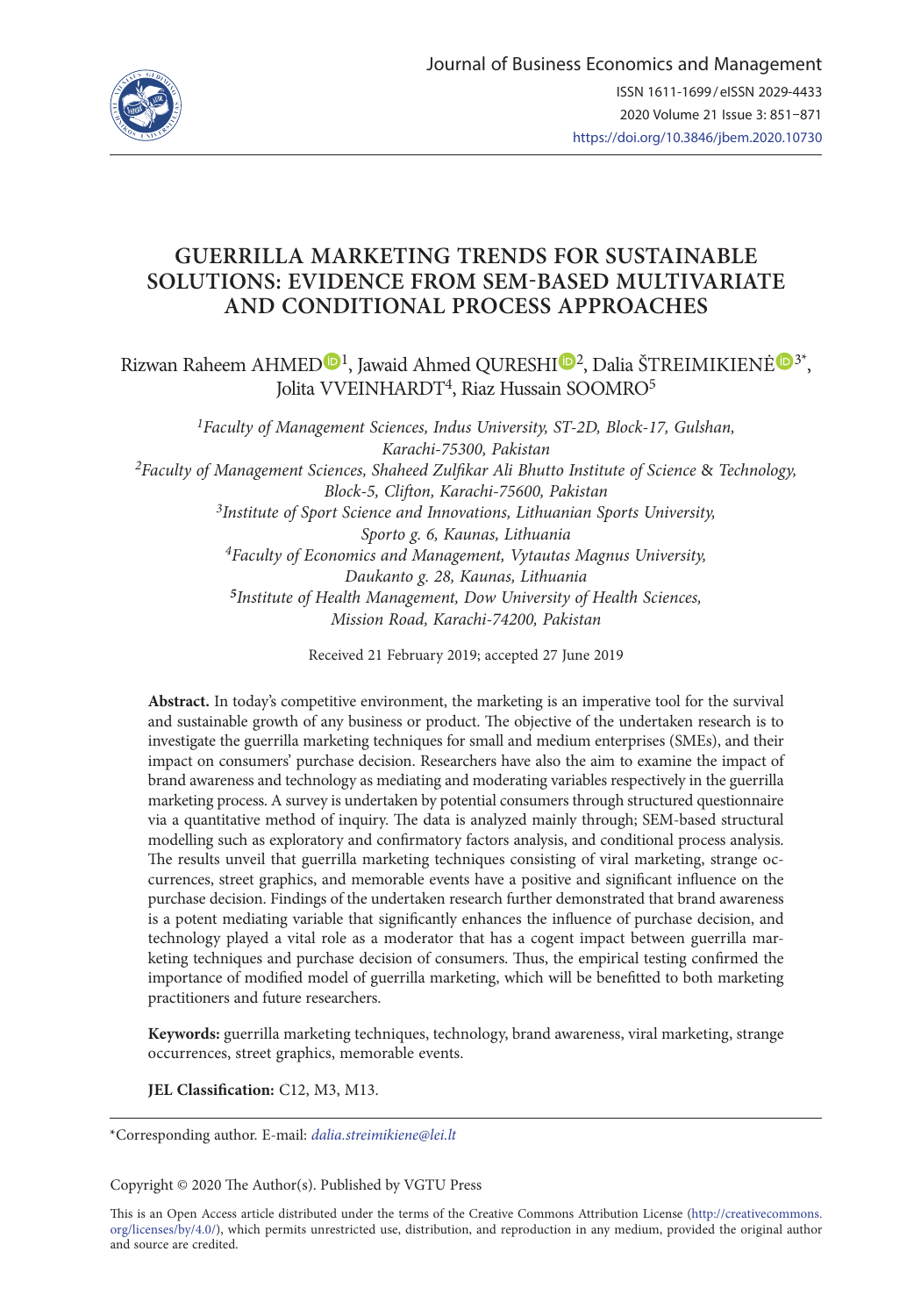## **Introduction**

Nowadays, marketing has become an imperative tool for the growth and success of any product or business, the marketing has a significant impact on consumers' mind. Thus, marketers employ several strategies to introduce their services and products by using TVCs, newspaper ads, interactive digital media, and outdoor media etc. (Khare, 2017; Shakeel & Khan, 2011). For a commercial (or for-profit) business, the objective of these strategies is to attain a competitive gain, and increase the revenue of their products and services. But sometimes, these marketing strategies undergo utter failures and wastage of budgets or valuable resources. Thus, marketers always try out novel and effective strategies for marketing their products and services in order to achieve their objectives. Therefore, companies spend billions of dollars annually on the advertising and marketing campaigns to get the competitive advantages and attain the consumers' attention and better response toward their marketing campaigns (Keller et al., 2011). Consumers are bombarded with TVCs, digital media ads, and newspaper ads, it is estimated alone TVCs have a great impact on consumers in the context of Pakistani electronic media, and in an hour program, the TVCs have more than twenty minutes relay during that program. Similarly, social media and print media are the huge source of advertisement (Gupta & Singh, 2017; Qureshi et al., 2018). The objective of this huge spending is for marketing their brands in an elite fashion, but only big organizations can have enough money to introduce their brands in this way. On the contrary, small companies cannot afford the huge amount, thus, they choose small marketing strategies such as direct marketing and personal marketing etc. Levinson (1984) has introduced the unique concept of guerrilla marketing in his book "Guerrilla marketing". The Guerrilla marketing is non-conventional and inexpensive kind of marketing strategies in which high energy and imagination are dominant. The guerrilla marketing is a small but efficient kind of marketing strategies, which captivates the consumers through surprises, and fascination to fun sometimes and leaves the memorable impact on them (Adeniyi & Ige, 2013; Levinson, 2007). It aims to impact consumers on a personal level, and secondly people are exhausted by conventional form of advertising, which is now becoming boring with dearth of strong ideas, and less impactful especially due to media clutter and consumers soon forget their contents soon after visualizing them (Adeniyi & Ige, 2013).

The guerrilla marketing is a non-conventional, imaginative, street graphics, creative, surprise effects, and cost-effective marketing activity. According to Adeniyi and Ige (2013), and Ling, Piew, and Chai (2010), small companies embrace the guerrilla marketing strategies due to low resources, whereas, the large organizations opt this strategy to increase the brand awareness for their brands. The guerrilla marketing has no standard definition and model, however, Levinson (2007) has defined that non-conventional marketing procedures to gain attractive profits for the organization by means of cost-effective marketing activities that based on creativity, imagination, and time is known as the guerrilla marketing. The purpose of guerrilla marketing is not to compete with other competitors rather it creates a competitive advantage for small companies by earning profit through advertisements of low budget that is based on human imagination and psychology (Carter, 2003; Onurlubas, 2017). According to Krstić and Đurđević (2017), and Hutter and Hoffmann (2011), the guerrilla marketing has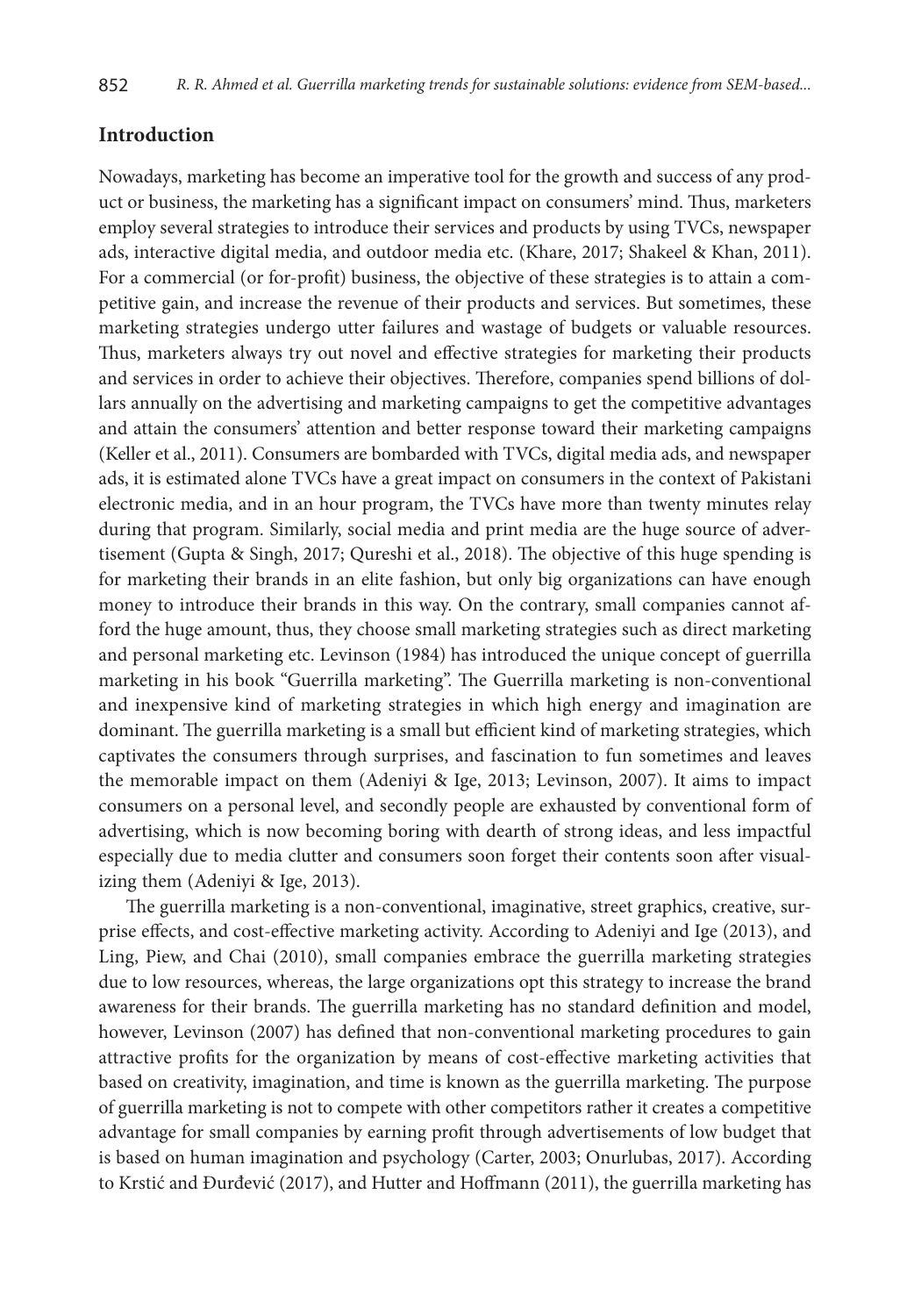far-reaching influence on consumers that is regarded as the diffusion effect, which decreases the cost of marketing to disseminate the marketing message of a brand to the consumers. Baltes and Leibing (2008) have demonstrated that companies can gain huge profits due to the diffusion effect in a short span of time; however, traditional marketing activities require a huge budget, time and efforts to gain profits. The big organizations use electronic and print media to attract the consumers, but due to the huge frequency of advertisement, as far as the cost and benefit analysis is concerned the ATL activities became less effective. Therefore, small and medium-size companies (SMEs) are using guerrilla-marketing strategies due to the low budget, and they cannot afford the traditional way of marketing channels. On the other hand, the non-traditional marketing techniques such as guerrilla marketing are cost effective and very creative and innovative to capture the consumers' attention through different guerrilla marketing techniques such as street graphics, strange occurrence, memorable vents, and viral marketing (Fattal, 2018; Dinh & Mai, 2016).

There is no fixed and comprehensive model of guerrilla marketing is available so far, thus, the prime aim of the undertaken study is to examine the development and trends of guerrilla marketing through empirical shreds of evidence, and its impact on consumers' purchase decisions (Hutter & Hoffmann, 2011; Moor et al., 2010). A comprehensive model of guerrilla marketing was developed, which was derived and modified from the previous literature. The technology was assumed as a moderating variable, and the influence of technology in guerrilla marketing was examined. An important mediator i.e. brand awareness was defined and the mediating effect of brand awareness in the relationship of guerrilla marketing and purchase decision was examined. As per the authors' search, in the domain of guerrilla marketing very few published scholarly papers available in the domestic and the South Asian countries' context. Thus, the undertaken study derived a comprehensive model for the guerrilla marketing to fulfil this research gap. The undertaken study provides the basis and understanding of guerrilla marketing prospects to the marketers, and provides the best techniques to implement in their marketing plan for the brand awareness and purchase decision for their products and services. This research has also a unique theoretical contribution to provide a comprehensive model for the guerrilla marketing activities, and future studies can be carried out in different industrial sectors to evaluate the effectiveness of guerrilla marketing strategies across the globe (Ahmed et al., 2017; Hutter & Hoffmann, 2011; Moor et al., 2010).

The remainder of the undertaken study is categorized into different sections such as 1) contains previous literature and hypotheses formulation, 2) comprises of data and methodology, 3) deals with estimations and results, and 4) comprises of discussions and followed by conclusions.

#### **1. Previous literature and hypotheses formulation**

The review of previous literature discusses the initiation of guerrilla marketing, and success factors of guerrilla marketing. The review also contains the practical experience of guerrilla marketing activities of several national and transnational organization, and how they benefited from these strategies. The major part of literature review comprises of different guer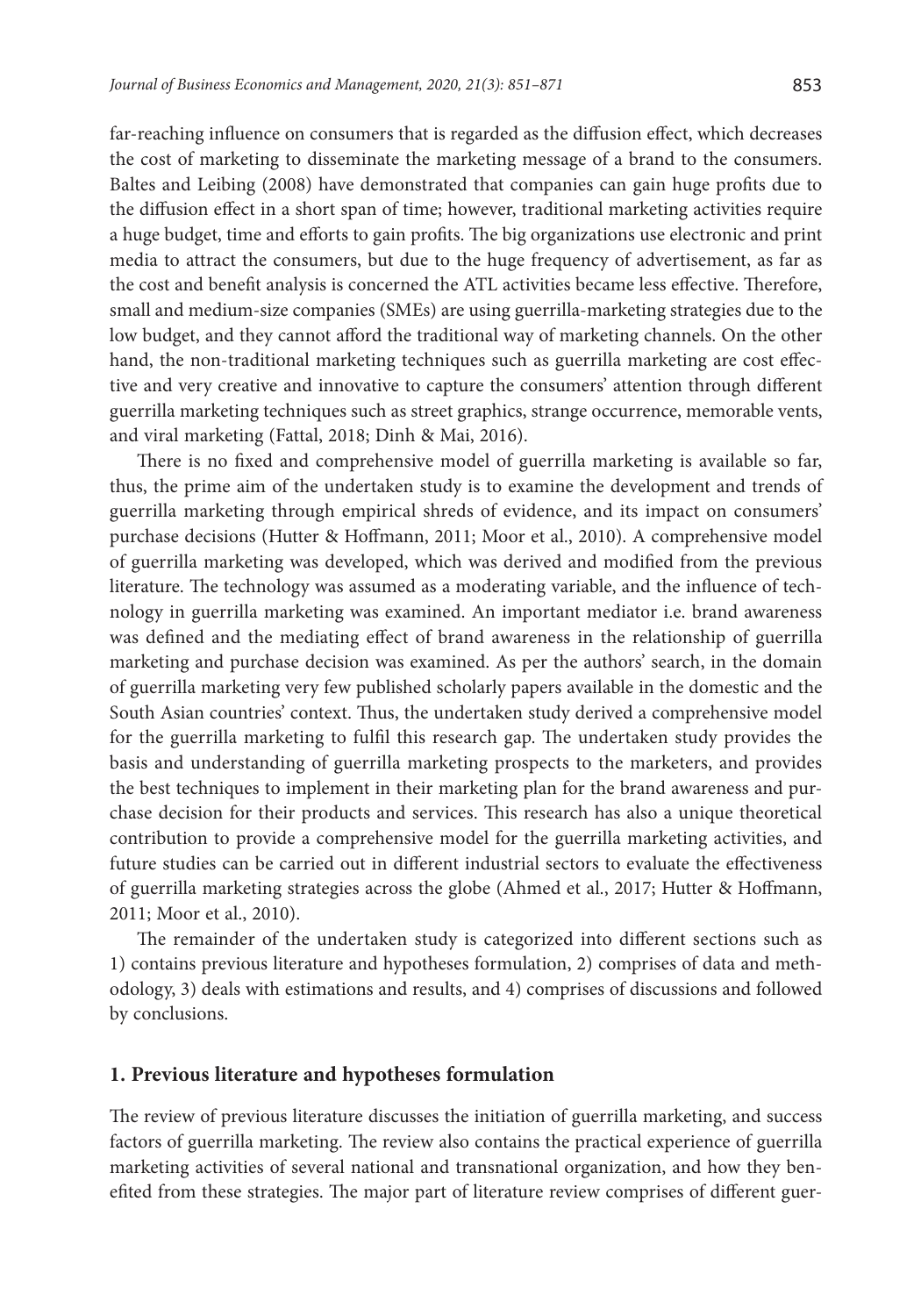rilla marketing activities and their supporting literature. According to Hutter and Hoffmann (2011), and Moor et al. (2010), there is no comprehensive and fixed model for guerrilla marketing strategies is available so far, thus, keep in view of this research gap the undertaken study is carried out that proposes a comprehensive model to the marketing practitioners and future researchers.

The Guerrilla marketing is initiated from the word "Guerrilla warfare" because in guerrilla fighting a small company of armed fighters takes on a large army with the non-traditional military tactics and strategies (Alena, 2012; Edge, 2018). Guerrilla warfare is termed as a violent approach (Adeniyi & Ige, 2013), but the guerrilla-marketing terminology is coined in the battle of marketing scenario. According to Baltes and Leibing (2008), and Powrani and Kennedy (2018), it is "marketing warfare" to capture the consumer through marketing campaigns like battles amongst the companies. This guerrilla warfare is battled through colourful pictures and attractive themes. The famous rivals of this guerrilla warfare are McDonalds and Burger King, Nike and Adidas, Coca-Cola and Pepsi Co etc., since they not only battle each other on major fronts but identify any areas (or large customer to a superstore or a small town) where they can abruptly appear and assault each other to snatch their market share (Levinson, 2007). Now, the modern technology has extended this guerrilla marketing from graffiti, so-called viral marketing, strange occurrences, street graphics, and memorable events, which also involve word of mouth communication to the electronic word of mouth communication, online marketing, and social media marketing (Dinh & Mai, 2016; Krstić & Đurđević, 2017). It is very interesting that the traditional marketing emphasis on the product lifecycle such as conception, introduction, growth, maturity, and decline phases of a product, however, the guerrilla marketing focuses the business cycle of the product that concentrates on the overall business of a product, and guerrilla marketing techniques can be applied at any phase of a product lifecycle (Keller & Kotler, 2016). The most powerful weapon of guerrilla marketing is a competitive advantage, which distinguishes it from other competitors; the information power is another powerful weapon of guerrilla marketing. According to Gupta and Singh (2017), the philosophy of guerrilla marketing is to give more and more awareness to the consumers regarding the brand that perpetuate the consumers' quantum and knowledge. The guerrilla marketing activities need comprehensive planning and phases before implementation, the foremost objective is to spread the organizational image and objective. The next step is to know the targeted market, its needs, and requirements, and how the brand can be beneficial to the consumers, the third step is to understand the consumers' psychology, their expectations, and the ways to display their brands before the consumers. The next phase is to select the techniques of guerrilla marketing such as viral marketing, strange occurrences, street graphics, and memorable events (Levinson, 2007). The consumer message should be created in an effective way, which shows creativity, novelty, non-traditionalism, and imagination that must attract the consumers' attention with the low-cost budget. The fifth and the last step is that guerrilla marketers have to evaluate their marketing campaigns and their results on regular basis and compare them with pre-set objectives to ensure that they bring positive results. Guerrilla marketing techniques are availed by SMEs (Levinson, 2007), and appear suitable for small and financially undermined companies (Kotler, 2004) and non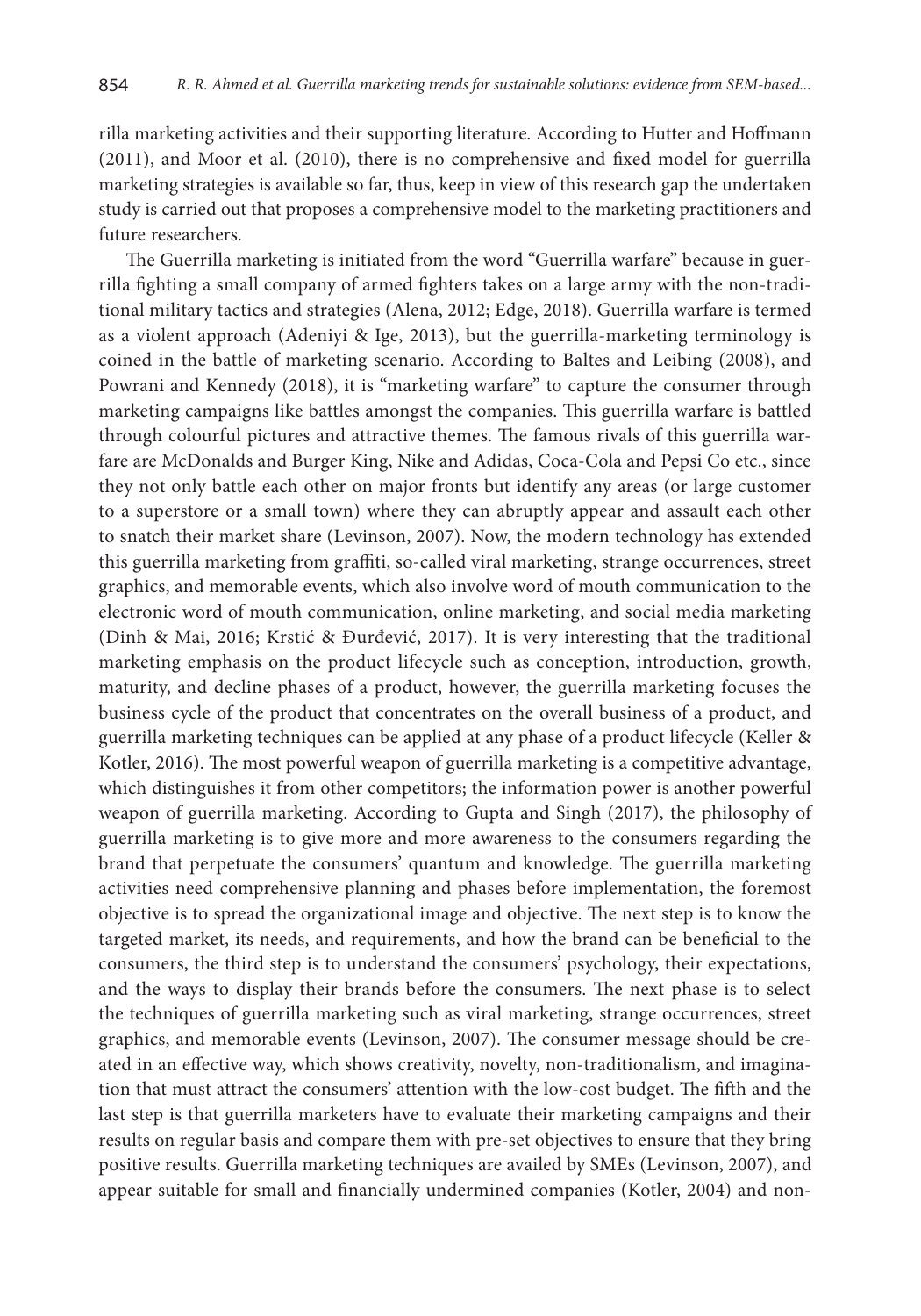profit organizations (Adeniyi & Ige, 2013). Kotler, Jain, and Maesincee (2001) argued that some other marketing techniques also fall in guerrilla marketing since they appear efficient or affordable cum creative techniques. They consist: writing articles in newspapers and magazines (about a brand or company), slogging or blog writing (to spread brand awareness or useful info to tips), forum participation (to convey positive word-of-mouth), and professional networking (to dazzle opinion leaders). McDonald's once applied guerrillamarketing technique by painting zebra crossing with its packet of French fries, where fries were going out of the packet and were forming yellow lines on the zebra crossing (Edge, 2018; Sula & Banyar, 2015). According to Adeniyi and Ige (2013), and Fattal (2018), guerrilla marketing is not the short-term strategy; it needs a long-term strategy cum patience to observe fruitful results.

#### **1.1. Elements of Guerrilla marketing**

According to Onurlubas (2017), guerrilla advertising is a significant part of guerrilla marketing that comprises some elements, which makes guerrilla marketing very effective. According to Dinh and Mai (2016), these advertisements have clear messages, possessed creativity, surprises, novelty, and relevance. In Pakistan, a lot of companies place signboards for displaying the names of roads, nearby important places or speed control messages and place their corporate or brand names afterward (Ahmad et al., 2014; Onurlubas, 2017). The imperative part of guerrilla advertising is the surprise that differentiates it from traditional marketing in which ads are showcased at unusual places in a strange setting that captivating the consumers' attention. However, the creativity and novelty in guerrilla advertising are to bridge a new idea and concept to attract consumers. Relevance means a message needs to be pertinent with the real product delivered in the guerrilla advertising and conveys a clear sense for connecting the dots to understand the message. The father cum guru of guerrilla marketing, Levinson (1984), and Levinson and Rubin (1996) postulate that there exists handful number of marketing techniques in traditional marketing, whereas guerrilla marketing has a competitive edge over it, since it entails one hundred plus methods or so-called weapons with majority for free (i.e. very economical to absolutely free). Levinson (2007) differentiated between guerrilla marketing and traditional marketing. For instance, in traditional marketing, the primary investment is money/capital; this model is for large businesses, and success depends on sales. On the contrary, in guerrilla marketing the initial investment is imagination, effort, time, and creativity; this model emphasis on new and small businesses; and achievement depends on profits (Alena, 2012; Gupta & Singh, 2017).

#### **1.2. Guerrilla marketing and purchase decisions**

According to Dinh and Mai (2016), and Gupta and Singh (2017), the prominent time-tested guerrilla techniques include viral marketing, strange occurrences, street graphics, and memorable events. These techniques eventually enhance brand awareness and lead to purchase decisions of consumers (Ahmad et al., 2014; Qureshi et al., 2018). The process of consumer behaviour exhibits that the consumers' decision-making process commences with an identification of a problem or need, searching for information for problem-solving, evaluating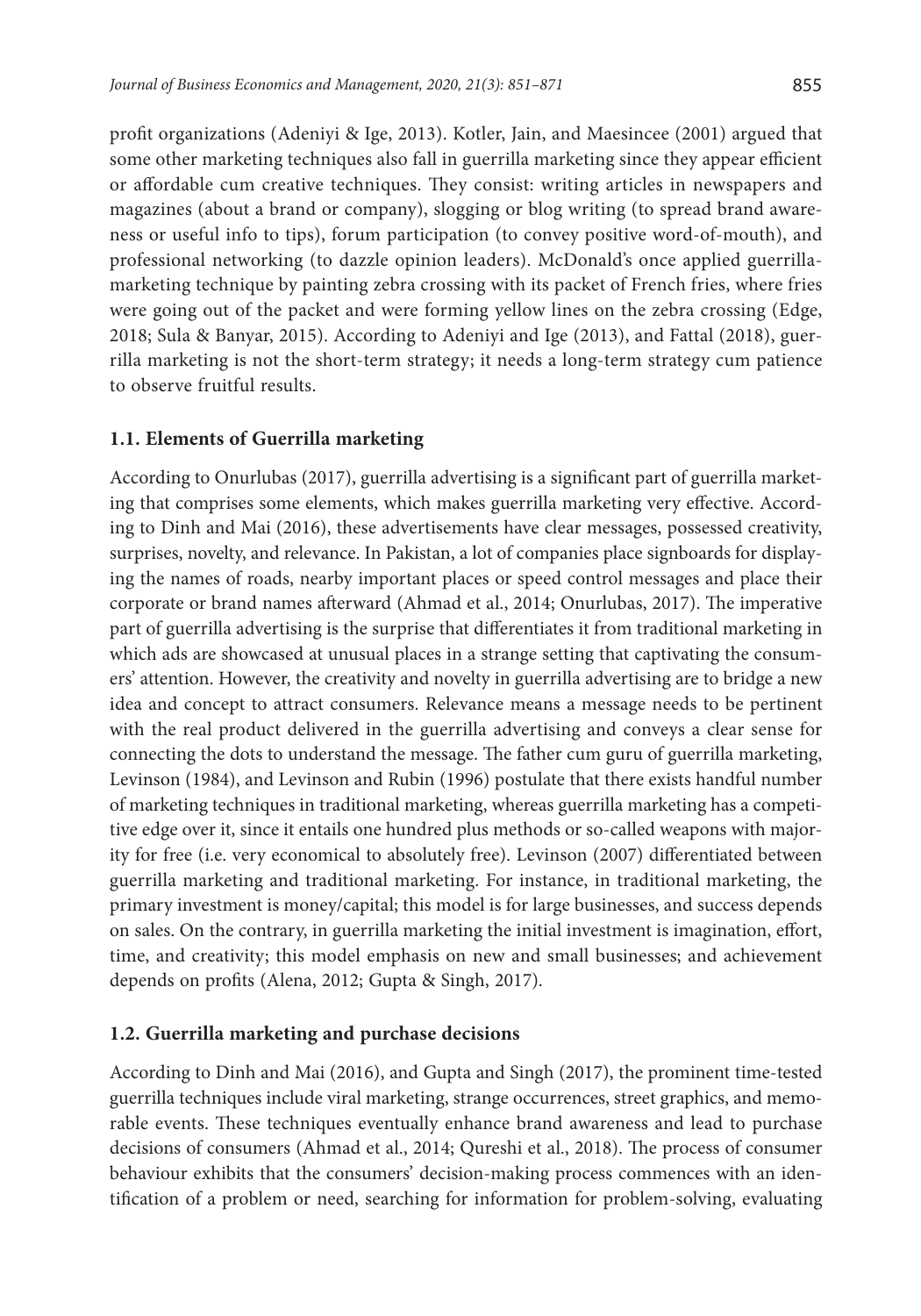the alternatives, selecting the best available option, making the decision to purchase the product, and its post evaluation (Powrani & Kennedy, 2018). Figure 1 exhibited the model that demonstrates the process of consumers' buying decision. The marketing mix enters into the consumers' black box (i.e. where they store events and images in memory) and affect their buying characteristics (including the problem or need for the product, usage situation, frequency, volume/quantity needed; the influence of buyers' demographics such as age, education, income, etc.; psychographics like preferences, attitude, and behaviour; geographic area such as tropical and the specific needs there; and media-graphics to understand their media watching behaviour, timing, and types of channels to medium). The buyers' characteristics lead to buying decisions, which then creates their response such as selection of products, selecting the brand, timing of purchase, and paying amount (Armstrong & Kotler, 2005). Figure 1 exhibits the consumers' buying decision process.



Figure 1. Consumers' buying decisions (source: Armstrong & Kotler, 2005)

## **1.3. Street graphics**

Street graphics turn as a modern form of graffiti, which is about writing or painting some attractive & humorous pictures, and messages on the walls to grab the attention of consumers. The major aim of street graphics is to focus the certain consumers for conveying some persuasive message or information to them (Dinh & Mai, 2016; Krautsack, 2008; Levinson, 2007; Moor, 2003). The street graphics strategies were originated at the beginning of 4000 B.C. when the Egyptians traders market their products with colourful paintings on the walls (Levinson, 1984). Nowadays, spray painting and 3D images demonstrate the new trends on the skyscrapers, bridges, transit places and other prominent places. Street graphics have played a significant role during students' protests in France in 1968, and peoples' protest against their rulers in Iran in 1970 (Iqbal & Lohdi, 2015). According to Ahmed et al. (2017), and Edge (2018), the Coco-Cola was the first company that initiated street graphics in Pakistan through company painted refrigerators and wall paintings at public places. In street graphics, organizations paint the walls of huge buildings with different themes in order to create awareness of their brands. TCS Courier Company painted a giant water tank with its theme colour and corporate brand name adjacent to *Quaid-e-Azam* Airport, Karachi (Qureshi et al., 2018). Now, the trend of street graphics becomes very popular, and companies effectively use this guerrilla advertising by painting pedestrian bridges, flyovers, and walls of skyscrapers with attractive pictures and themes in order to market their brands (Iqbal & Lohdi, 2015). Hence, the following hypothesis is designed for empirical testing.

H1: Street graphics have a significant and positive influence on purchase decision.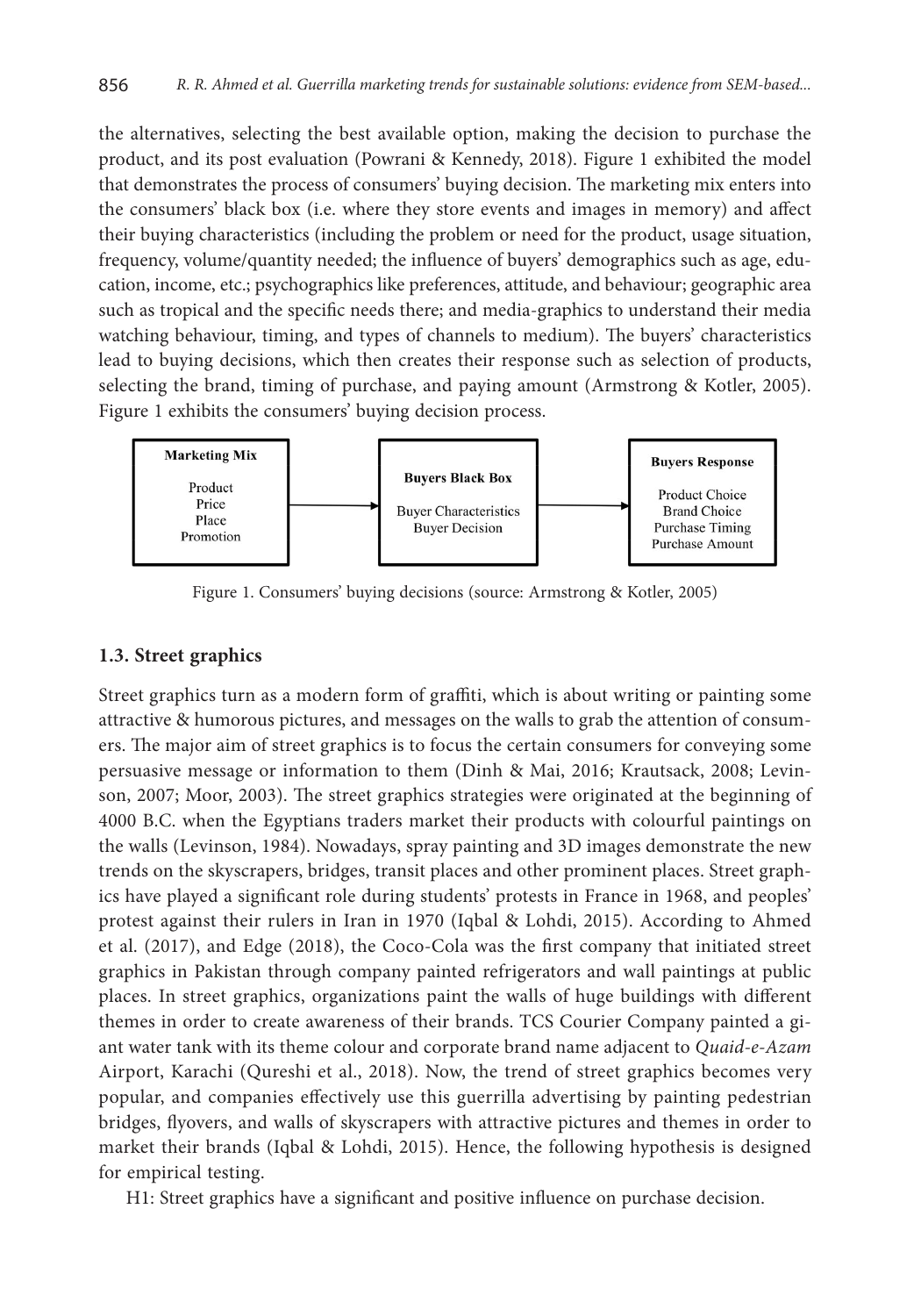#### **1.4. Strange occurrences**

Strange occurrences refer to strange events taking place to attract customers (Levinson, 2007). Nestle Pakistan placed a huge cattle of coffee at the square of some connecting busy roads. Similarly, Shan Foods, a Pakistan-based global company did the same thing in the same way by placing a huge packet of its branded spices (Khare, 2017; Qureshi et al., 2018). It is also termed as Ambient Marketing in academic literature, where an outdoor advertising takes place. The techniques of ambient marketing comprise of wall paintings and strange outdoor advertising (Sula & Banyar, 2015). Sometimes it is like portraying a huge display of a brand or product at a social place (Ahmad et al., 2014). It is always not necessary that guerrilla marketing campaigns means "cheap little surprise", as it can be inferred from the example of company-painted refrigerators or McDonalds using its coffee cup and kettle with electric poll (Ahmed et al., 2017). In Pakistan, various companies including domestic and intercontinental companies use strange occurrences. The cellular networks' companies like Mobilink, Telenor, Zong, and Ufone along with their individual brands and money transfer brands like Telenor's Easy *Paisa* (being a pioneer brand in the domestic matrix), Ufone's Time Pay, and their rivals, cell phone companies like Q-Mobile, seeds, fertilizer to pesticides' companies, fans' manufacturing companies, Nelson paints, various restaurants to hotels, and so forth. Some companies paint their corporate to brand name even on hilly mountains, which appear visible to highway passengers (Carter, 2003; Gupta & Singh, 2017; Hutter & Hoffmann, 2011; Iqbal & Lohdi, 2015). In these examples, outdoor advertising is exercised on the pattern of street graphics, but it falls in ambient marketing technique of strange occurrences, since paintings are done in the outskirts and on the empty to partially collapsed shops, houses, and buildings, for which these companies had to pay no rental fee. Hence, the following hypothesis is designed for empirical testing.

H2: Strange Occurrences have a significant and positive influence on purchase decision.

#### **1.5. Memorable events**

Memorable events are comprised of non-conventional and unrepeatable actions that give surprises to the passer-by and pedestrians. In memorable events, celebrities and performers are also hired to appear at public places and perform amongst the general public in order to market the brands. The objective for this public appearance of actors and performers is to grab the attention of the general public (Krautsack, 2008; Levinson, 2007; Moor, 2003). It also relates with a term Sensation/Sensory Marketing, which deals with the impact of advertising and branding activities on the senses of consumers (Ahmad et al., 2014; Hilton, 2015). Johnny Rockets International used to surprise its customers who visited their fast food restaurants in the USA and, they were surprised to see the dance of the restaurant staff after every half hour (Powrani & Kennedy, 2018; Qureshi et al., 2018). Cold Stone ice cream parlour imitated the same thing in Pakistan; World Wide Fund for Nature (WWF-Pakistan) sometimes organize marathon walk (Iqbal & Lohdi, 2015). Hence, the following hypothesis is designed for empirical testing.

H3: Memorable events have a significant and positive influence on purchase decision.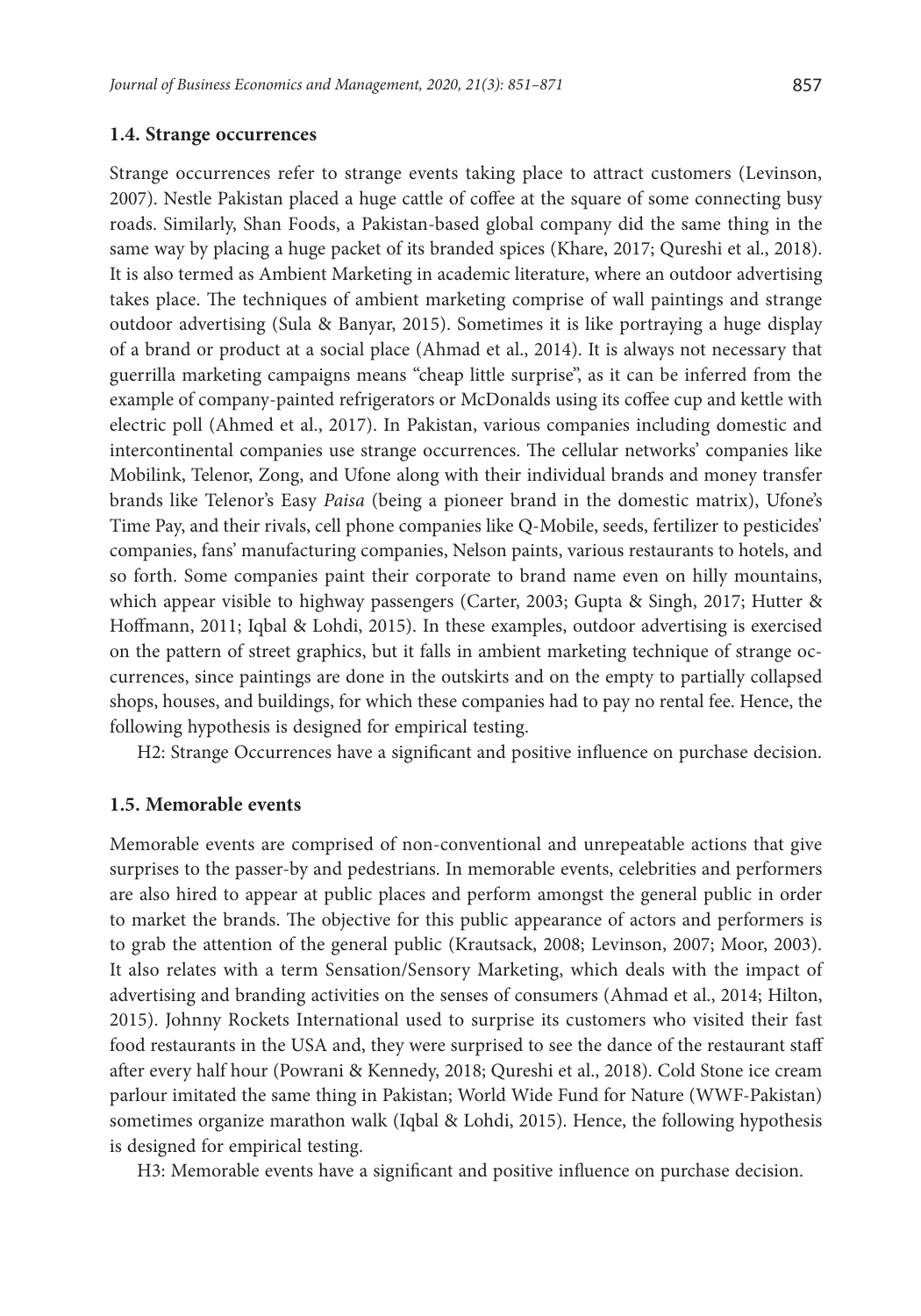### **1.6. Viral marketing**

Viral marketing is about undertaking various marketing campaigns and activities which receive a splendid response by consumers, which turns so dazzling that it goes viral or spreads through word-of-mouth communication, abruptly and briskly like wildfire (Kadyan & Aswal, 2014). With the advent of interactive digital media, it is easy to disseminate marketing messages to consumers through email marketing, mobile marketing, social media networks, and other means of interactive digital media channels. According to Gupta and Singh (2017), Hoyer and Brown (1990), and Hutter and Hoffmann (2011), the buzz marketing is another kind of viral marketing that create diffusion, called diffusion effect. In buzz marketing, the targeted receivers are convinced by a persuasive message or some anomalous activity from buzz agents, which affects feelings and emotions of consumers, and they share their thoughts through word-of-mouth to other customers (Fattal, 2018). Social media marketing appears a very robust marketing technique, which is also a part of viral or buzzes marketing, since the popular messages or posts, pictures, and videos go viral and get the attention of general public. Hence, the following hypothesis is designed for empirical testing. Hence, the following hypothesis is designed for empirical testing.

H4: Viral marketing has a significant and positive influence on purchase decision.

### **1.7. Brand awareness as a mediator**

Brand awareness comprises two sub-factors: brand recognition and brand recall. Brand awareness appears a very challenging cum daunting task, especially for start-ups, micro, small, and enterprises. Even large-scale companies find it tough to create brand awareness and continually keep the brand alive in customers' minds. Brand awareness escalates the efficiency and effectiveness of various marketing campaigns and activities (Fattal, 2018; Keller et al., 2011). The higher the brand awareness, the higher is the likelihood of purchase decisions of consumers, as well as repeats purchase (Hoyer & Brown, 1990). Companies advertise their brands and apply numerous techniques to create brand recognition and brand recall. The findings uncovered that all these techniques (tested here as predicting variables) have positive and significant relationship with consumers' purchase decision, particularly brand awareness (the mediating variable), which is also depicted in the studies of Adeniyi and Ige (2013), and Ling et al. (2010), which ultimately affects consumers' purchase decisions (the outcome variable), as found in the empirical study of Ahmed et al. (2017). Many marketers apply Recency theory, which advocates that consumers recall those commercials that are recently exposed to them (Krstić & Đurđević, 2017). Guerrilla marketing assists in generating brand awareness (Adeniyi & Ige, 2013; Ahmed et al., 2017; Ling et al., 2010). Hence, the following hypotheses are designed for empirical testing.

H5A: Street graphics and consumers' purchase decision will be mediated by brand awareness.

H5B: Strange Occurrences and consumers' purchase decision will be mediated by brand awareness.

H5C: Memorable events and consumers' purchase decision will be mediated by brand awareness.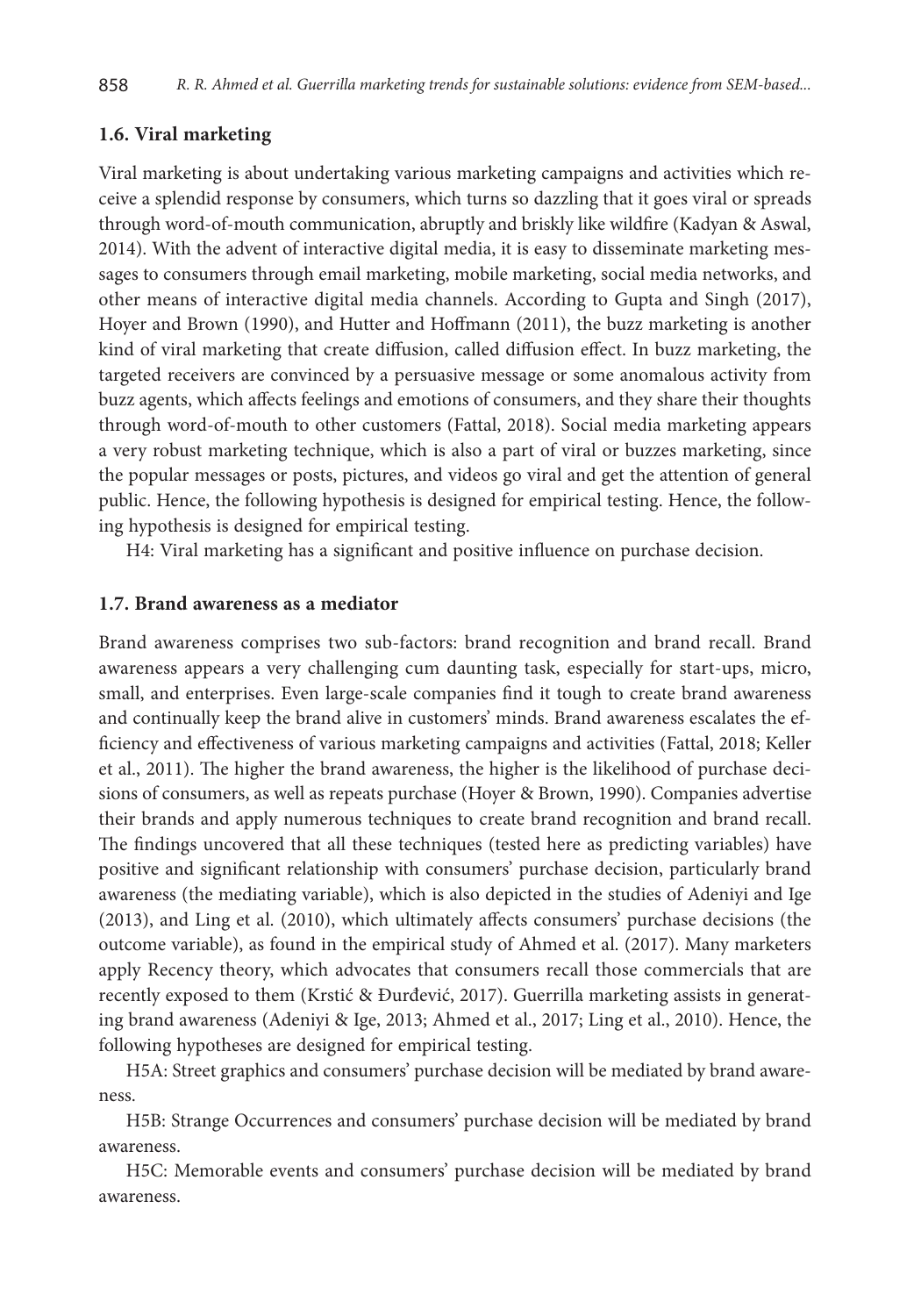H5D: The viral marketing and consumers' purchase decision will be mediated by brand awareness.

### **1.8. Technology as a moderator**

A way of marketing communication has been transformed tremendously, because of the advancement in information and telecommunication technologies, and the introduction of the Internet has entirely changed the communication methods across the globe. The development in technology empowered consumers to sort out and process the large available services and products to be selected that were not possible earlier. But now the consumers are well aware and independent in their decisions. Initially, all the focus of advertising and promotion was on building the brand image and brand awareness via mass communication channels, which was not so effective for the companies to get the required results (Ahmed et al., 2017). Marketers must consider all the relevant factors like product lifecycle, the willingness of consumer and type of product (Blair, 2017). The Internet provides the opportunity to the customers to give feedback and on the contrary, producers have the opportunity to make new offers and 7-day services all day long (Aaker, 1996; Chitra & Sasikala, 2016). It is high time for the marketers to influence the consumers when they are online on a particular website most of the time. Hence, based on the above discussions, and previous literature it is much evidence, which the technology is a cogent moderating variable that enhances the impact of guerrilla marketing activities and purchase decision of consumers (Ahmed et al., 2017; Filipovic, 2015). Hence, the underneath hypotheses are formulated on the basis of previous literature:

H6A: Street graphics and consumers' purchase decision will be moderated by the technology.

H6B: Strange Occurrences and consumers' purchase decision will be moderated by the technology.

H6C: Memorable events and consumers' purchase decision will be moderated by the technology.

H6D: The viral marketing and consumers' purchase decision will be moderated by the technology.

## **1.9. Conceptual framework**

Since there is no particular model for guerrilla marketing suggested, the modified conceptual framework was developed based on the previous literature such as Carter (2003), Hoyer and Brown (1990), Hutter and Hoffmann (2011), and Levinson (1984) etc., which are exhibited in Figure 2. The predicting variables consist of viral marketing, strange occurrences, street graphics, and memorable events, whereas the mediating and moderating variables include brand awareness and technology respectively, and the outcome variable is purchase decision.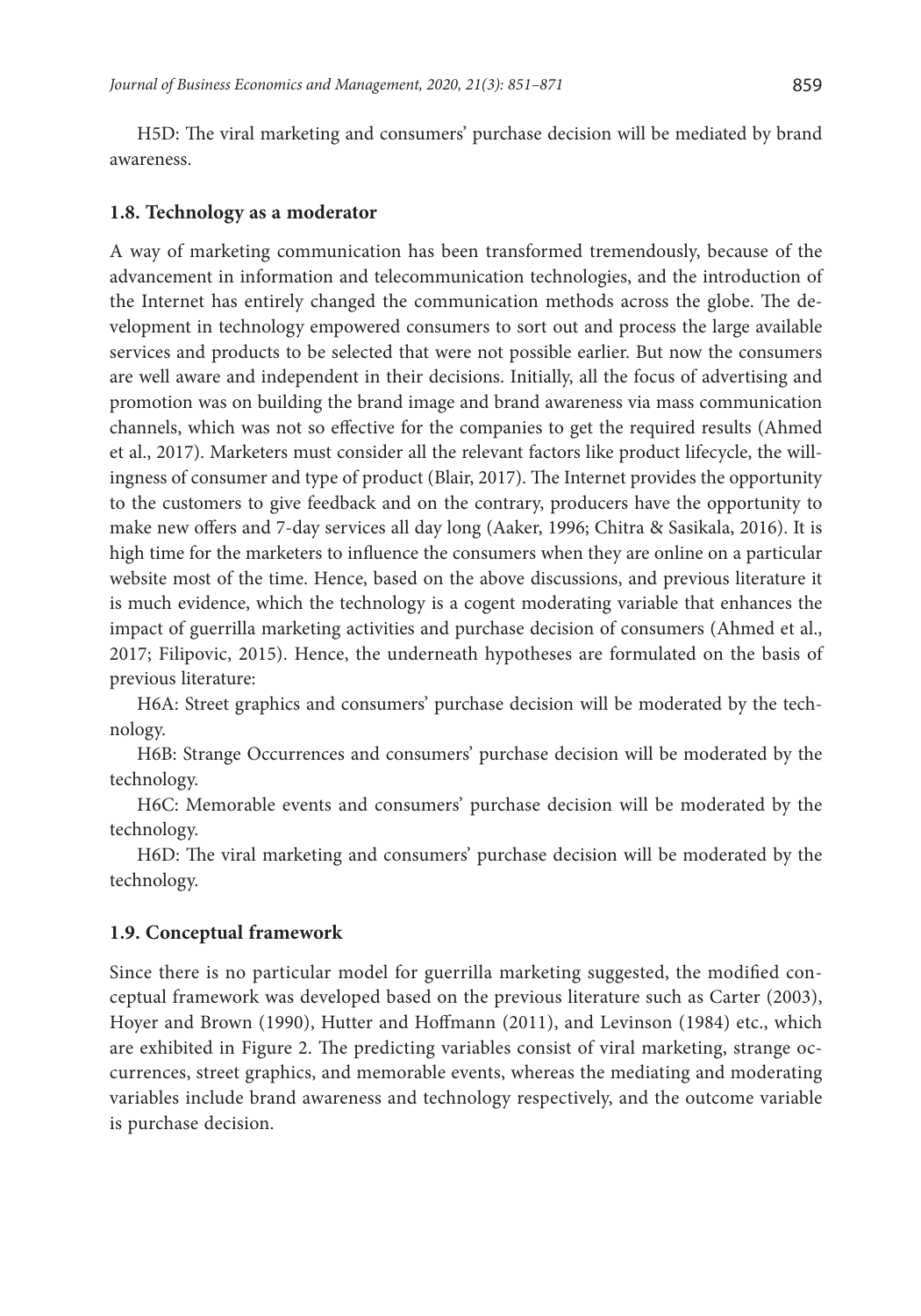

Figure 2. Conceptual framework of the study (source: adapted and modified from previous literature (Hoyer & Brown, 1990; Levinson, 1984; Hutter & Hoffmann, 2011; Carter, 2003)

# **2. Data and methodology**

The research paradigm adopted here is quantitative in nature, which applies positivism philosophy with a deductive approach and survey design for collecting data through a close-ended cum structured questionnaire (Saunders, 2011). Purposive sampling technique of non-probability method is used; the sample size stands 584, which is taken as per the formula that there should be minimum 5–10 responses per item for calculating SEM. The modified scales of viral marketing were adopted from Hoyer and Brown (1990) scales of strange occurrences and memorable events were considered from Carter (2003), and Hutter and Hoffmann (2011). The scales of street graphics, and memorable events were adapted from Krautsack (2008), and Moor (2003). However, for the scales of mediating variable such as brand awareness, and scales of technology (moderating variable) were taken from Ahmed et al. (2017). The data was taken from main shopping malls of Karachi city (Millennium, Chase, Imtiaz & Dolmen malls), and students from SZABIST, Indus University, and the University of Karachi that were enrolled in post Graduate studies for marketing specialization. The respondents were more likely to buy the FMCGs and technology products. For data analysis, different tests were run like Cronbach's alpha, factor loadings, average variance extracted, composite reliabilities to gauge the validity and reliability of the scales. Descriptive statistics is employed to analyze the mean values, standard deviation, skewness, and kurtosis. Correlation analysis is used to check the relationship among variables, however, exploratory and confirmatory factors analysis, and structural equation modelling are employed to find the strength of relationship and the impact of all the variables on the outcome variable along with their significance. For mediation and moderation analysis the Hayes conditional process modelling was employed.

## **2.1. Profile of respondents**

A sample of 584 respondents, was included, however, the questionnaire was floated to 600 respondents, thus the response rate is 97.33%, and according to Hair, Black, Babin, Anderson (2010) that is considered very good. Table 1 demonstrates the detailed demographic profile of respondents.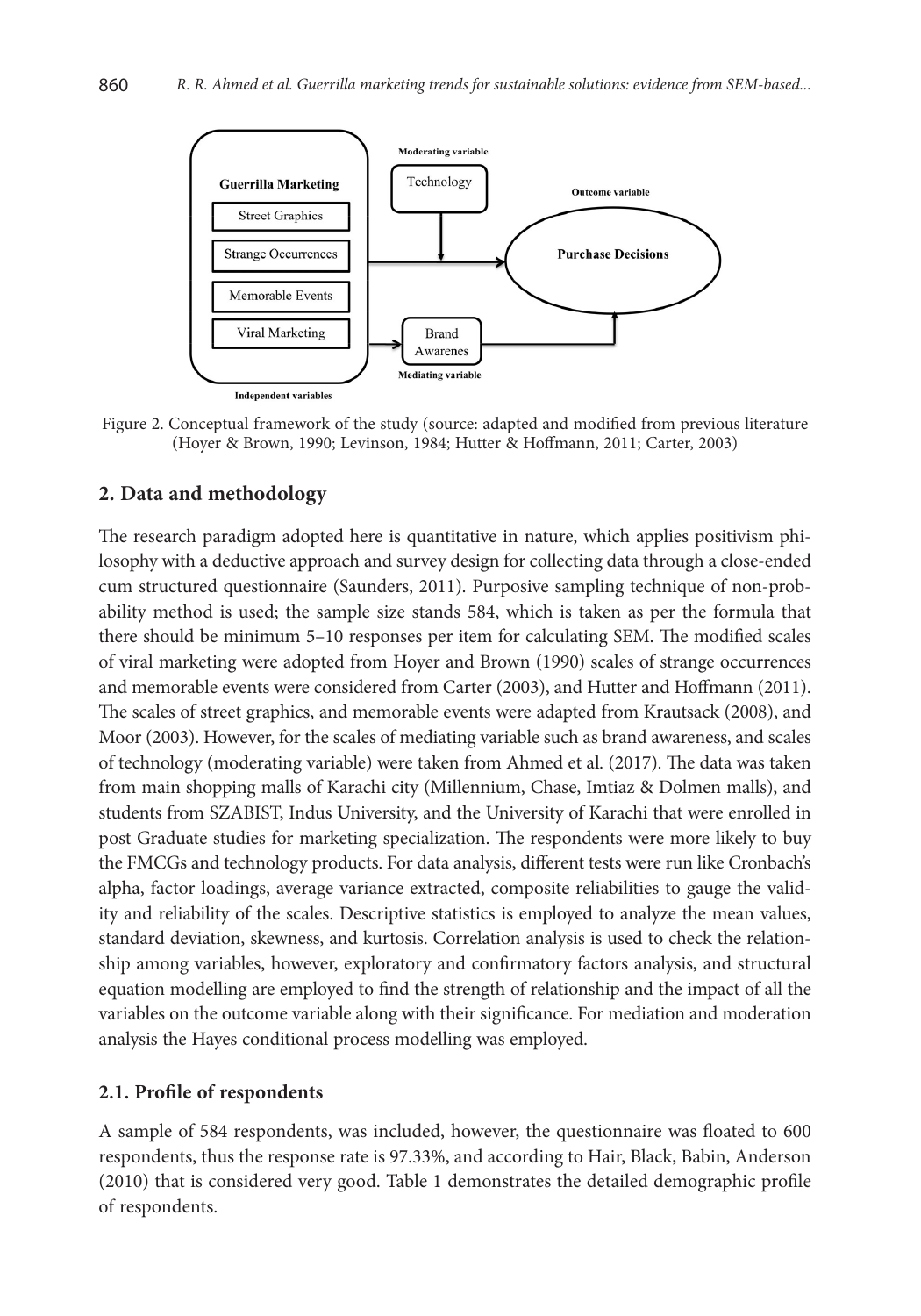| Demographics          | Frequency           | Per cent |       |
|-----------------------|---------------------|----------|-------|
| Gender                | Male                | 316      | 54.1% |
|                       | Female              | 268      | 45.9% |
|                       | Single              | 335      | 57.4% |
| <b>Marital Status</b> | Married             | 231      | 39.6% |
|                       | Divorced            | 18       | 3.1%  |
|                       | $18 - 30$           | 207      | 35.4% |
|                       | $31 - 40$           | 105      | 18.0% |
| Age (In Years)        | $41 - 50$           | 70       | 12.0% |
|                       | $51 - 60$           | 106      | 18.2% |
|                       | More than 60        | 96       | 16.4% |
|                       | High School diploma | 288      | 49.3% |
| Education             | Graduation          | 181      | 31.0% |
|                       | Post Graduation     | 67       | 11.5% |
|                       | Professional degree | 48       | 8.2%  |
|                       | $1 - 5$             | 147      | 25.2% |
|                       | $6 - 10$            | 163      | 27.9% |
| Experience (In Years) | $11 - 15$           | 70       | 12.0% |
|                       | $16 - 20$           | 88       | 15.1% |
|                       | More than 20        | 116      | 19.9% |
|                       | $10 - 30$           | 94       | 16.1% |
|                       | $31 - 50$           | 255      | 43.7% |
| Income (In PKR 000)   | $51 - 70$           | 126      | 21.6% |
|                       | $71 - 90$           | 71       | 12.2% |
|                       | More than 90        | 38       | 6.5%  |
| Total - N             |                     | 584      |       |

Table 1. Profile of respondents

## **3. Estimations and results**

For the results and estimation, the descriptive analysis, exploratory and confirmatory factor analysis was employed to confirm the hypothesized measured and structured models. Moreover, the conditional process analysis was used in order to ascertain hypothesized mediation, moderation and direct association between the factors.

## **3.1. Descriptive statistics**

The confirmation of data normality is a paramount for SEM modelling, thus, descriptive analysis that consists on skewness, standard deviation, mean, and kurtosis was applied (Huang et al., 2004). For this purpose, all the values were converted into z-score, and then employed the descriptive analysis, which demonstrates that Kurtosis value ranges from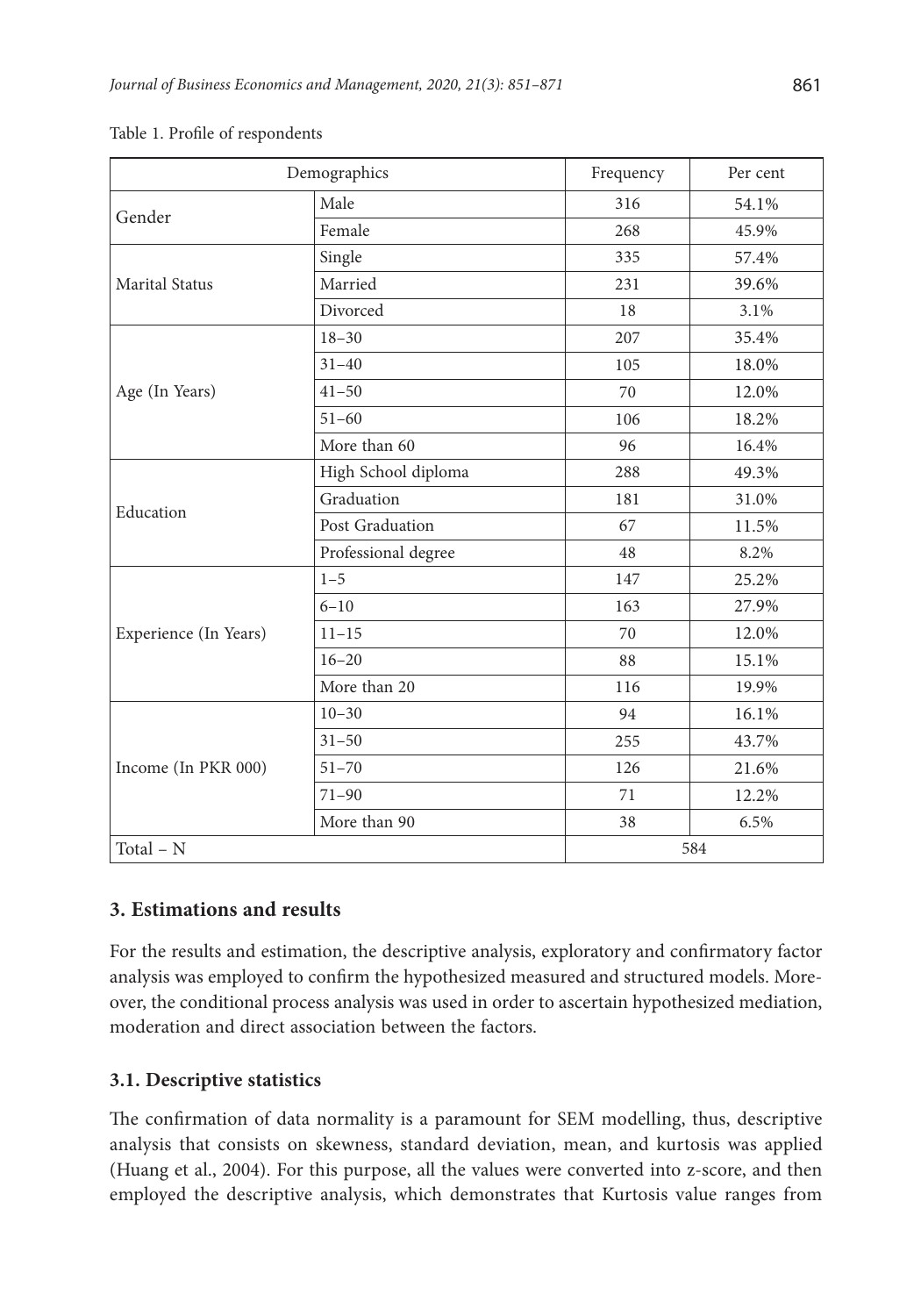–3 to +3, however, the values of standard deviation and skewness lie between 1.5 to +1.5 (Table 2) that confirmed the normality of the sample data (Byrne, 2013).

|                            | Mean             | Std. Deviation   | Skewness         |            |           | Kurtosis   |
|----------------------------|------------------|------------------|------------------|------------|-----------|------------|
|                            | <b>Statistic</b> | <b>Statistic</b> | <b>Statistic</b> | Std. Error | Statistic | Std. Error |
| <b>Street Graphics</b>     | 3.79             | 1.081            | $-0.835$         | 0.101      | 0.142     | 0.202      |
| <b>Strange Occurrences</b> | 3.94             | 1.095            | $-0.965$         | 0.101      | 0.346     | 0.202      |
| Memorable Events           | 3.90             | 0.965            | $-1.01$          | 0.101      | 1.365     | 0.202      |
| Viral Marketing            | 3.98             | 1.119            | $-0.993$         | 0.101      | 0.293     | 0.202      |
| Brand Awareness            | 3.86             | 1.045            | $-0.951$         | 0.101      | 0.583     | 0.202      |
| Purchase Intention         | 3.53             | 0.978            | $-0.505$         | 0.101      | $-0.246$  | 0.202      |
| Technology                 | 3.92             | 1.089            | $-0.962$         | 0.101      | 0.395     | 0.202      |

Table 2. Descriptive analysis

## **3.2. Reliabilities and validities**

Table 3 demonstrated that composite reliabilities and Cronbach's alpha for seven factors, which showed every factor has the value greater than 0.80 that well above the threshold value (>0.60) as suggested by Hair et al. (2010). Outcomes of Table 3 further demonstrated that all the items have factor loadings ranges between 0.70–0.90 that fulfils the criterion of discriminant validities of all the constructs (Ahmed et al., 2017). For all the individual constructs, the average variance explained falls greater than .60 that fulfils the convergent validities of considered items and factors (Fornell & Larcker, 1981; Kline, 2016).

| Variables/Factors      | Constructs      | FL    | CA    | CR    | AVE   |
|------------------------|-----------------|-------|-------|-------|-------|
|                        | BA1             | 0.902 |       |       |       |
| <b>Brand Awareness</b> | BA <sub>2</sub> | 0.868 | 0.830 | 0.872 | 0.695 |
|                        | BA3             | 0.720 |       |       |       |
|                        | SG1             | 0.897 |       |       |       |
| <b>Street Graphics</b> | SG <sub>2</sub> | 0.923 | 0.913 | 938   | 0.833 |
|                        | SG <sub>3</sub> | 0.918 |       |       |       |
|                        | SO <sub>1</sub> | 0.712 |       |       |       |
| Strange Occurrences    | SO <sub>2</sub> | 0.925 | 0.839 | 0.880 | 0.712 |
|                        | SO <sub>3</sub> | 0.879 |       |       |       |
|                        | ME1             | 0.781 |       |       |       |
| Memorable Events       | ME <sub>2</sub> | 0.884 | 0.862 | 0.898 | 0.746 |
|                        | ME3             | 0.920 |       |       |       |
|                        | VM1             | 0.795 |       |       |       |
| Viral Marketing        | VM <sub>2</sub> | 0.880 | 0.867 | 0.902 | 0.755 |
|                        | VM3             | 0.926 |       |       |       |

Table 3. Reliabilities and validities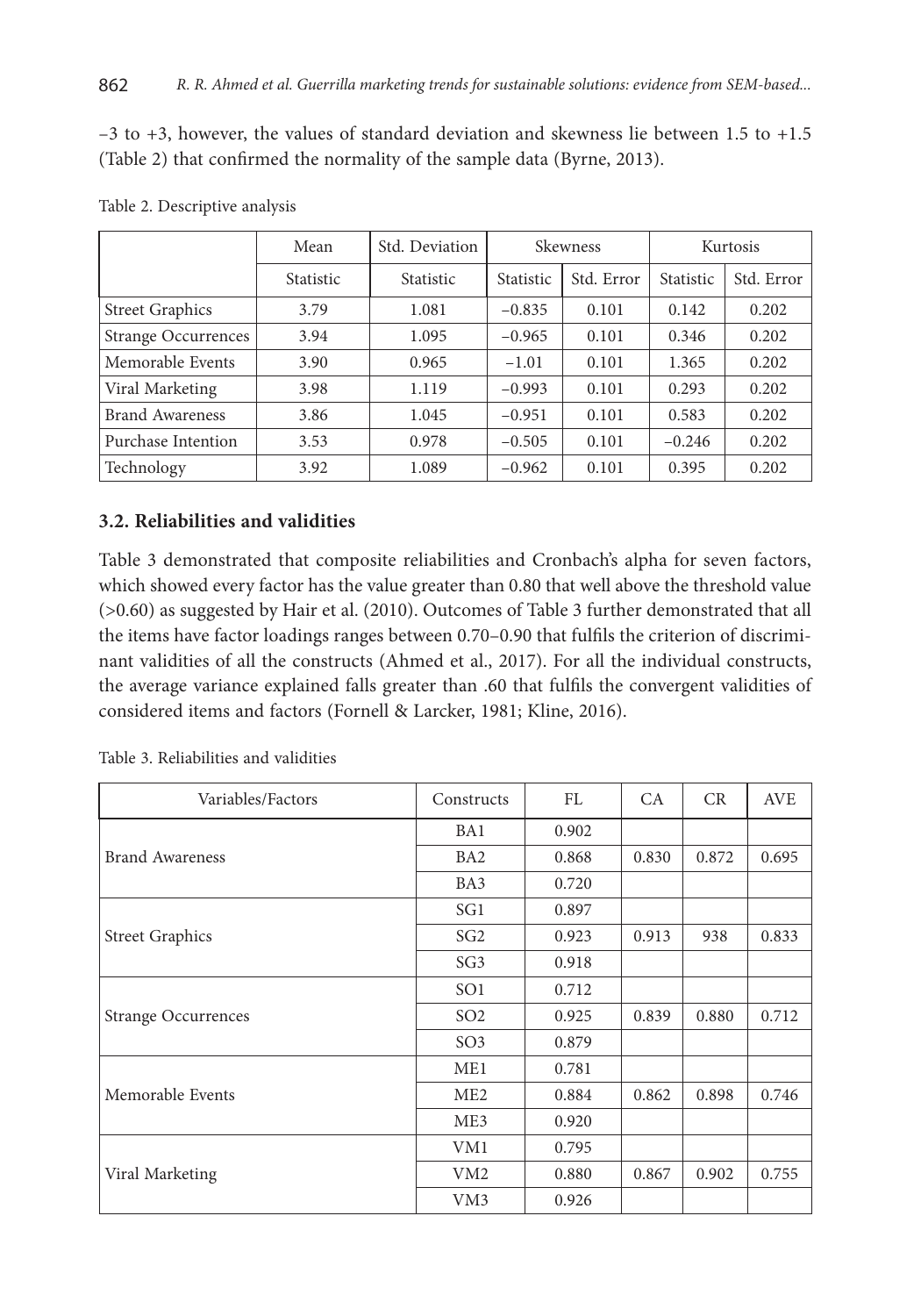| Variables/Factors  | Constructs                  | FL    | СA    | <b>CR</b> | <b>AVE</b> |
|--------------------|-----------------------------|-------|-------|-----------|------------|
|                    | P <sub>D</sub> 1            | 0.864 |       |           |            |
| Purchase Decisions | P <sub>D</sub> <sub>2</sub> | 0.927 | 0.894 | 0.923     | 0.801      |
|                    | PD <sub>3</sub>             | 0.892 |       |           |            |
|                    | TEC1                        | 0.788 |       |           |            |
| Technology         | TEC <sub>2</sub>            | 0.889 | 0.861 | 0.897     | 0.745      |
|                    | TEC <sub>3</sub>            | 0.907 |       |           |            |

*End of Table 3*

*Note*: BA: Brand Awareness; SG: Street Graphics; SO: Strange Occurrences; ME: Memorable Events; VM: Viral Marketing; PD: Purchase Decisions; TEC: Technology.

## **3.3. Exploratory factor analysis – EFA**

The EFA technique was applied to ascertain the fitness and reduction of sample data through validation process (Emory & Cooper, 1991). The rotated component matrix was extracted through Principal component analysis that also authenticated the validation of items and factors of sample data. The undertaken research consists on seven variables and 21 items in which purchase decision (PD), brand awareness (BA), technology (TEC), viral marketing (VM), strange occurrences (SO), street graphics (SG), and memorable events (ME) have three constructs each. Table 3 exhibited that the factor loading of each item is more than 0.50 that confirmed and validated all items and factors, which researchers have loaded for the undertaken study (Ahmed et al., 2017; Hair et al., 2010; Kaiser, 1974).

## **3.4. Kaiser Meyer Olkin (KMO) & Bartlett's techniques**

The appropriateness and fitness of the sample data through KMO analysis and Bartlett's Sphericity test. Table 4 exhibited that KMO value is 0.873 that is equitably excellent, since the values ranging 0.70–0.79, which is considered to be good, and ranging from 0.80–0.99 is to be considered excellent (Kaiser, 1974). Table 4 also demonstrated the results of Bartlett's Sphericity test, which showed the probability is less than 0.50 i.e. 0.000 that indicated the correlation between items is cogent and adequate at 5% significance level.

| Kaiser-Meyer-Olkin Measure of Sampling Adequacy. | 0.873              |            |
|--------------------------------------------------|--------------------|------------|
| <b>Bartlett's Test of Sphericity</b>             | Approx. Chi-Square | 28 168,691 |
|                                                  |                    | 378        |
|                                                  | Sig.               | 0.000      |

Table 4. KMO and Bartlett's test

## **3.5. Total variance explained**

The cumulative percentage of variance for thirteen factors demonstrated the dispersion of the variance of these potential factors; the total value of Eigen is greater than 1, which further established the amount of variance amongst prospective factors. The cumulative variance is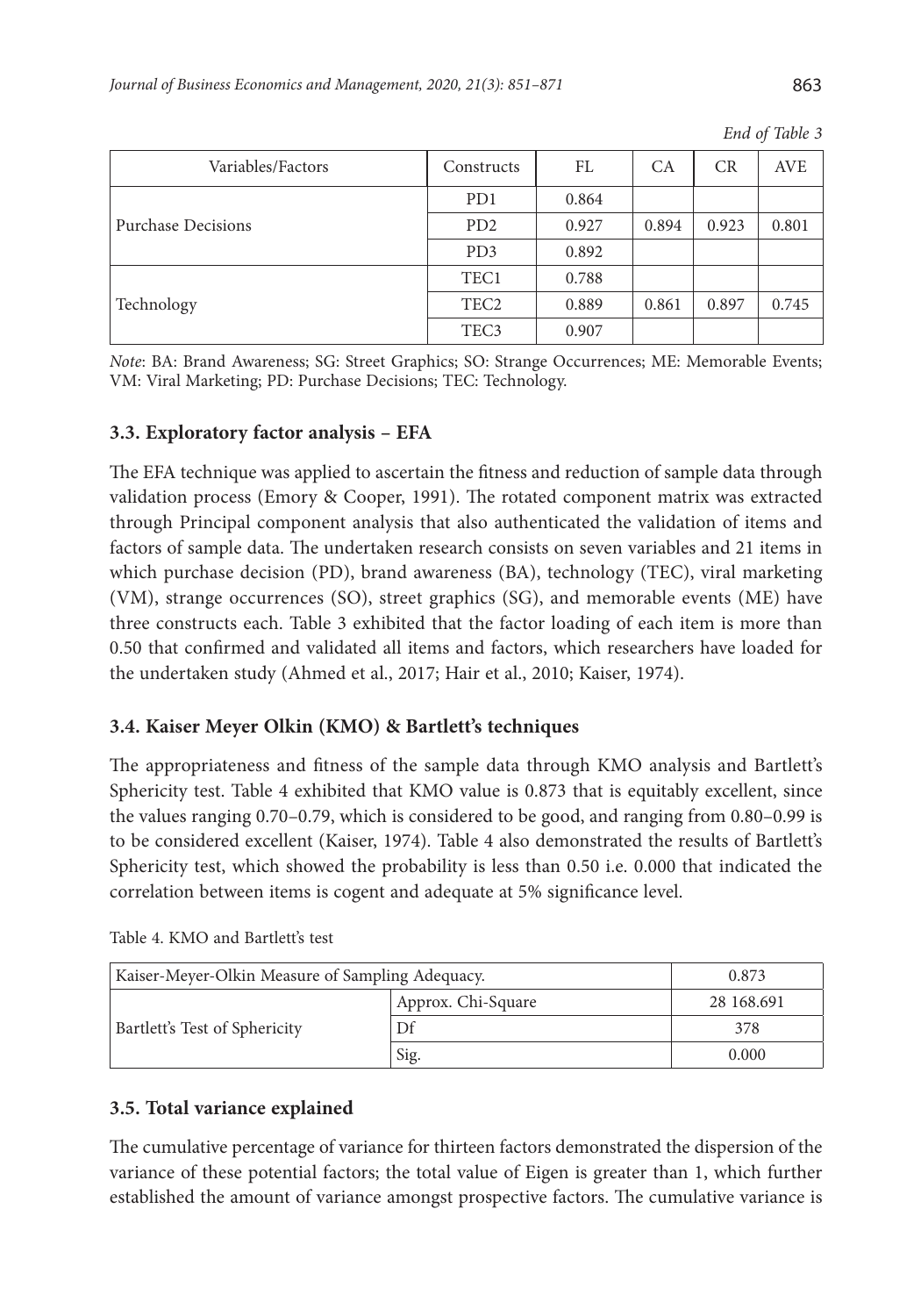76.74% that is considered to be very good since the minimum threshold value is 50%. Hence, on the basis of total Eigenvalue and cumulative variance, it is concluded that data sample is to be considered reliable, and SEM-based multivariate approach can be employed.

## **3.6. Confirmatory factor analysis – CFA**

According to Hair et al. (2010), the CFA is an appropriate and direct approach to check the measurement model, moreover, the CFA analysis examines whether data is fit a hypothesized measurement model. In considered measured model, researchers confirm the factors of guerrilla marketing such as viral marketing, strange occurrences, street graphics, and memorable events, brand awareness as mediating variable, technology as moderating variables, and purchase decision as dependent variable. The twenty-one items of all these seven factors was incorporated into the confirmatory factor analysis, and fixing the sample data between unobserved and observed (Ahmed et al., 2017; Byrne, 2013). The outcomes of Table 5 demonstrated the considered hypothesized measured model is adequate because the fit indices are within the threshold limits such as RMSEA: 0.032, GFI: 0.96, CFI: 0.97, NFI: 0.931, IFI: 0.961, PNFI: 0.679 and PCFI: 0.737.

## **3.7. Structural equation modelling – SEM**

For the estimation of purchase decision, the structural equation modelling was employed. The viral marketing, strange occurrences, street graphics, and memorable events were incorporated as independent variables, brand awareness as mediating variable, technology as moderating variable, and purchase decision as dependent variable in considered structural model. The results of Table 5 exhibited the fit-indices that demonstrate that entire structured model is acceptable because the fit indices are within the threshold values such as RMSEA: 0.021, GFI: 0.97, CFI: 0.98, NFI: 0.912, IFI: 0.955, PNFI: 0.725 and PCFI: 0.728.

| Fit Indices       | <b>RMSEA</b> | <b>GFI</b> | CFI         | <b>NFI</b> | IFI   | <b>PNFI</b> | <b>PCFI</b> |
|-------------------|--------------|------------|-------------|------------|-------|-------------|-------------|
| Criteria          | $\leq 0.05$  | >0.95      | $\geq 0.95$ | > 0.90     | >0.95 | >0.50       | >0.50       |
| Structural model  | 0.021        | 0.97       | 0.98        | 0.912      | 0.955 | 0.725       | 0.728       |
| Measurement Model | 0.032        | 0.96       | 0.97        | 0.931      | 0.961 | 0.679       | 0.737       |

Table 5. Model fit indices

PCFI: Parsimony-adjusted comparative Fit index, CFI: Comparative Fit index; GFI: Goodness of Fit index; NFI: Normed Fixed index; RMSEA: Root Mean Square Error of Approximation; PNFI: Parsimony-adjusted normed fixed index; IFI: Incremental fit index.

## **3.8. Hypothesized direct relationship**

Researchers have employed standardized regression weights for interpreting a direct association between techniques of guerrilla marketing such as viral marketing, strange occurrences, street graphics, and memorable events, and dependent variable (Purchase decision). Outcomes of Table 6 exhibited that all four hypotheses (H1–H4) are supported (T > 2 & p < 0.05). Thus, it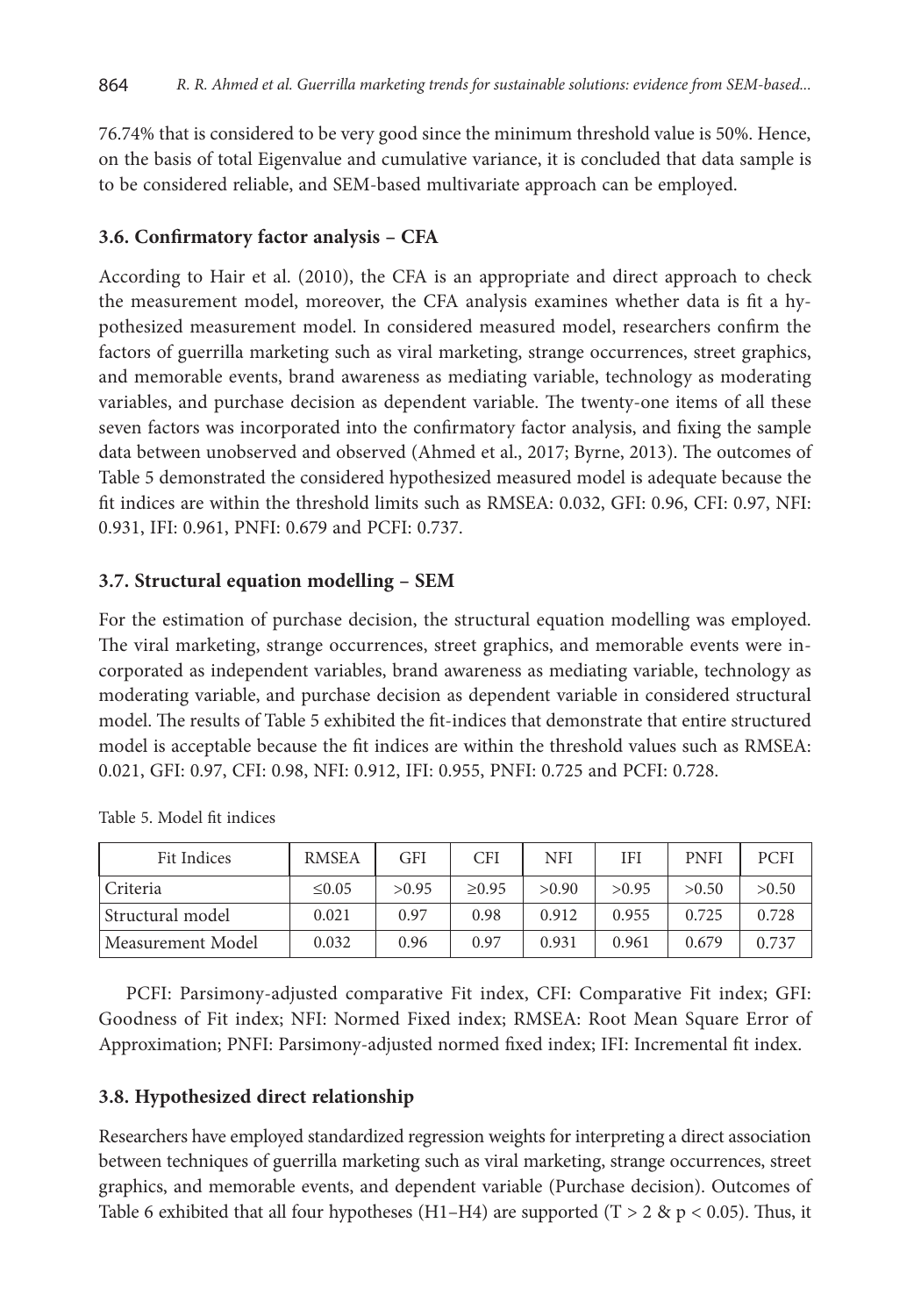is finally, concluded that street graphics, strange occurrences, viral marketing, and memorable events have a cogent and positive influence on dependent variable (Purchase decision). Outcomes of individual variables signified that the strange occurrences and street graphics have the highest impacts of 0.784, and 0.731 respectively. However, memorable events and viral marketing followed with the impacts of 0.669 and 0.433 respectively on the purchase decision.

| Hypothesis     | Variables              | Regression<br>Paths          | Standard.<br>Regression<br>weights $(\beta)$ | <b>SE</b> | T     | P    | Decision  |
|----------------|------------------------|------------------------------|----------------------------------------------|-----------|-------|------|-----------|
| H1             | <b>Street Graphics</b> | $SG + \rightarrow PD$        | 0.731                                        | 0.09      | 7.346 | 0.00 | Supported |
| H <sub>2</sub> | Strange<br>Occurrences | $SO \dagger \rightarrow PD$  | 0.784                                        | 0.07      | 9.585 | 0.00 | Supported |
| H <sub>3</sub> | Memorable<br>Events    | $ME \uparrow \rightarrow PD$ | 0.669                                        | 0.07      | 8.811 | 0.00 | Supported |
| H <sub>4</sub> | Viral<br>Marketing     | $VM \dagger \rightarrow PD$  | 0.433                                        | 0.08      | 4.753 | 0.00 | Supported |

Table 6. Hypothesized direct relationship

# **3.9. Hypothesized relationship of mediation**

The results of Table 7 demonstrated the mediating impact of brand awareness in an association of exogenous variables such as viral marketing, strange occurrences, street graphics, and memorable events, and endogenous variable i.e. purchase decision. The results of mediation have been extracted through normal theory and bootstrapping methods. Four hypotheses were formulated, such as H5A, H5B, H5C, and H5D, the results of bootstrapping method exhibited that the decision of all the hypotheses are supported (zero does not occur between BootLLCI & BootULCI). Hence, it is established that brand awareness has a significant Mediating effect amongst exogenous variables, and endogenous variable i.e. purchase decision. The outcomes of normal theory method have demonstrated similar results and concluded the same inference because  $z > \pm 1.96$ , and corresponding probabilities are less than 0.05 in all the cases. Hence, it is finally, concluded that the brand awareness is a significant mediator, which has a significant impact amongst all the exogenous variables, and endogenous variable i.e. purchase decision (Ahmed et al., 2017).

|                   | Bootstrapping Method               |                    |                          |                            | Normal Theory Method |                    |           |         |            |
|-------------------|------------------------------------|--------------------|--------------------------|----------------------------|----------------------|--------------------|-----------|---------|------------|
| Mediation         |                                    | Indirect<br>Effect | <b>Boot</b><br><b>SE</b> | <b>Boot</b><br><b>LLCI</b> | Boot<br>ULCI         | Indirect<br>Effect | <b>SE</b> | $Z^*$   | Prob. $**$ |
| H <sub>5</sub> A: | $SG \rightarrow BA \rightarrow PD$ | 0.156              | 0.075                    | 0.010                      | 0.302                | 0.156              | 0.066     | 20.35   | 0.018      |
| H5B:              | $SO \rightarrow BA \rightarrow PD$ | 0.341              | 0.044                    | 0.253                      | 0.428                | 0.341              | 0.052     | 60.47   | 0.000      |
| H5C:              | $ME \rightarrow BA \rightarrow PD$ | $-0.156$           | 0.057                    | $-0.269$                   | $-0.043$             | $-0.156$           | 0.057     | $-2.71$ | 0.006      |
| H5D:              | $VM \rightarrow BA \rightarrow PD$ | 0.107              | 0.061                    | 0.014                      | 0.228                | 0.107              | 0.053     | 20.00   | 0.044      |

Table 7. Mediation analysis

\* denotes the values of  $Z > 1.96$  and  $Z > -1.96$ ; \*\* denotes  $p < 0.05$ .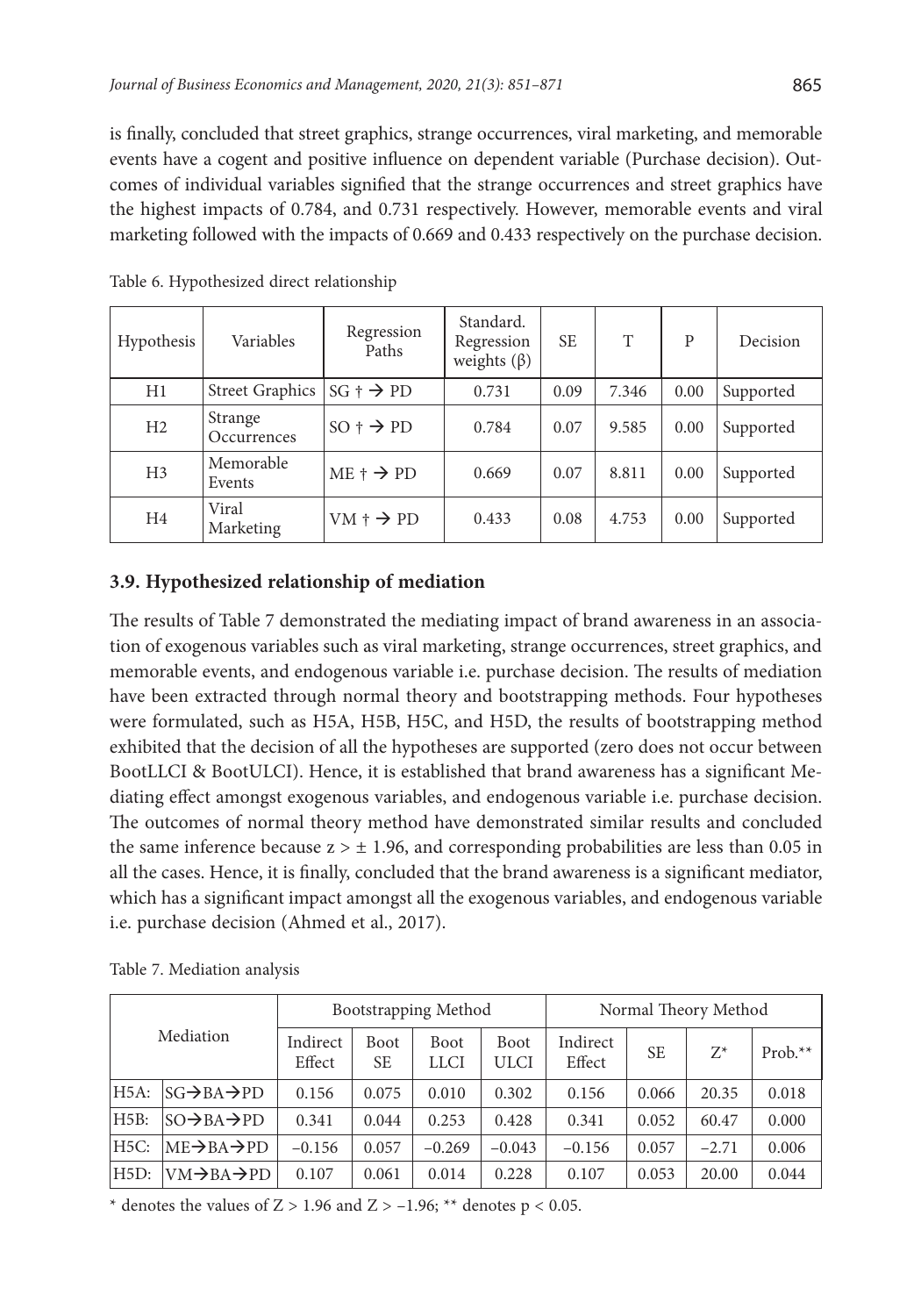## **3.10. Hypothesized relationship of moderation**

The results of Table 8 have demonstrated the moderating effect of technology in the relationship of exogenous variables such as viral marketing, strange occurrences, street graphics, and memorable events, and endogenous variable i.e. purchase decision. Four hypotheses were formulated such as H6A, H6B, H6C, and H6D, and outcomes of Table 8 have demonstrated the supported statements ( $p < 0.05$ ). Thus, it is conclusively, established that the Technology brand awareness is a significant Mediator, which has a significant impact amongst all the exogenous variables such as viral marketing, strange occurrences, street graphics, and memorable events, and endogenous variable i.e. purchase decision. Table 8 exhibited the outcomes of hypotheses H6A–H6D.

| Hypo-<br>theses                        | Moderator  | Moderation      | Effect   | SE.   | T       | $P^*$ | <b>LLCI</b> | ULCI     |
|----------------------------------------|------------|-----------------|----------|-------|---------|-------|-------------|----------|
| Moderating Effect of TEC b/w SG and PD |            |                 |          |       |         |       |             |          |
| <b>H6A:</b>                            | <b>TEC</b> | $SG \times TEC$ | $-0.088$ | 0.013 | $-6.50$ | 0.000 | $-0.114$    | $-0.061$ |
| Moderating Effect of TEC b/w SO and PD |            |                 |          |       |         |       |             |          |
| H6B:                                   | <b>TEC</b> | $SO \times TEC$ | $-0.098$ | 0.015 | $-6.34$ | 0.000 | $-0.128$    | $-0.067$ |
| Moderating Effect of TEC b/w ME and PD |            |                 |          |       |         |       |             |          |
| <b>H6C:</b>                            | <b>TEC</b> | $ME \times TEC$ | $-0.117$ | 0.014 | $-7.89$ | 0.000 | $-0.146$    | $-0.087$ |
| Moderating Effect of TEC b/w VM and PD |            |                 |          |       |         |       |             |          |
| H6D:                                   | TEC        | $VM \times TEC$ | $-0.111$ | 0.014 | $-7.57$ | 0.000 | $-0.140$    | $-0.082$ |

Table 8. Moderating effect

*Note*: ' $\times$ ' is known as the multiplicative sign; \* denotes rejection of the hypotheses at 0.05 level.

## **3.11. Visualization of conditional effect**

The moderating effect of technology in an association of exogenous variables such viral marketing, strange occurrences, street graphics, and memorable events, and endogenous variable i.e. purchase decision is depicted the visualizing conditional effect in Figure 3. The 3D plots of demonstrate that the exogenous variables such as viral marketing, strange occurrences, street graphics, and memorable events experienced a cogent impact of moderation while researchers employed technology as a moderating variable. The outcomes of Figure 3 exhibited that effect of an endogenous variable i.e. purchase decision is changing with the different values of the moderator (technology), with the constant values of exogenous variables.

## **4. Discussions**

The specific objective of this research is to investigate the emerging trends for the techniques of guerrilla marketing. Moreover, to ascertain the association (hypotheses: H1–H4) of guerrilla marketing techniques such as viral marketing, strange occurrences, street graphics, and memorable events, and customers' purchase decision. The findings uncovered that all these techniques have positive and significant relationship with consumers' purchase deci-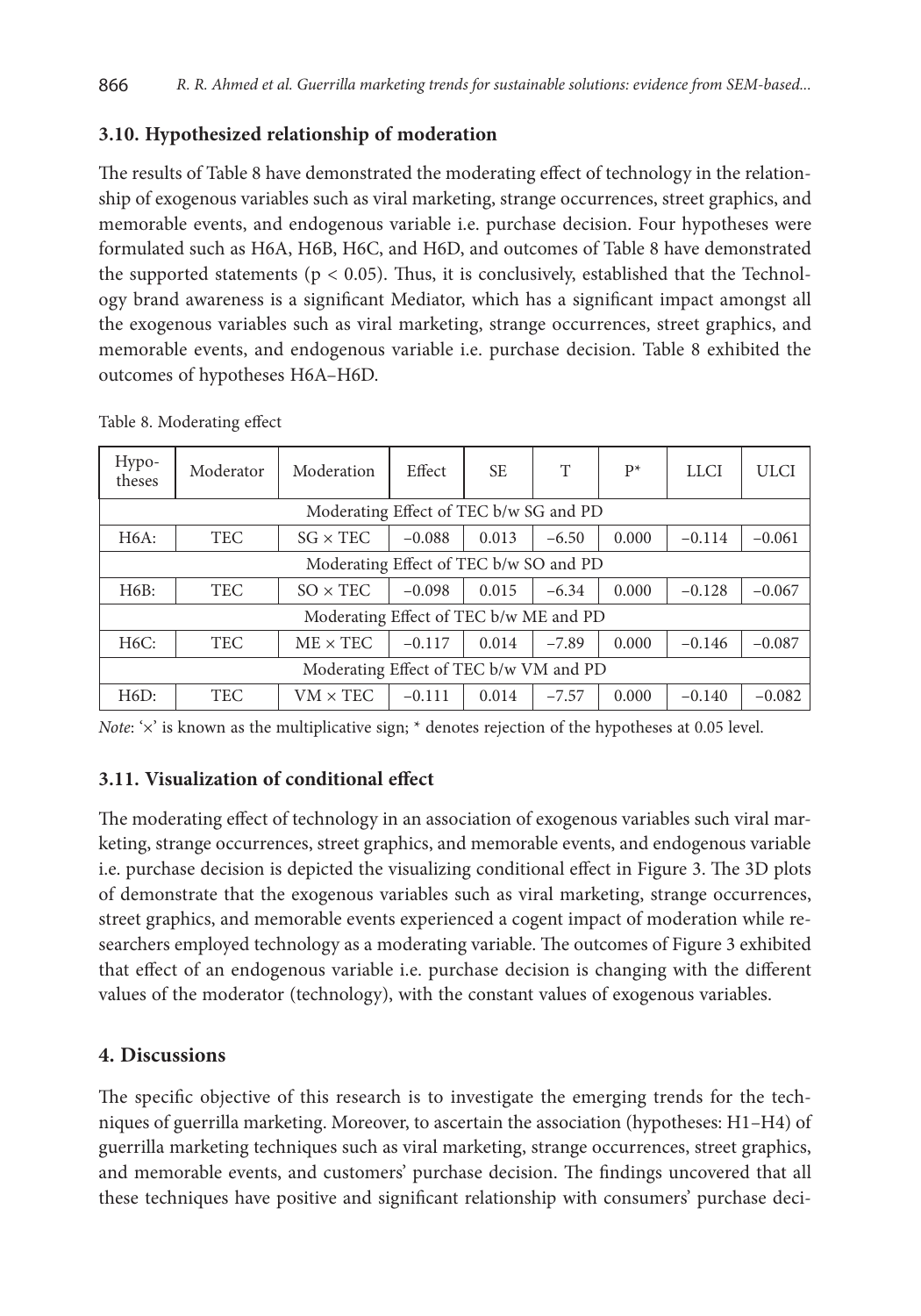

Figure 3. The visualizing conditional effect of moderator (Technology)

sion, which matches the studies of Ahmad et al. (2014), Fattal (2018), and Levinson (2007) particularly brand awareness (the mediating variable), which is also depicted in the studies of Adeniyi and Ige (2013), Ling et al. (2010), and Khare (2017), which ultimately affects consumers' purchase decisions. Strange occurrences and street graphics have the most significant relationship and impact on purchase decision of consumers. The results of mediating variable brand awareness exhibited (hypotheses: H5A–H5D) that it exerts a cogent impact in a relationship for the elements of guerrilla marketing, and purchase decision, which match to the findings of Ahmed et al. (2017), Dinh and Mai (2016), Hoyer and Brown (1990), and Onurlubaş (2017). Finally, it is concluded from the moderation analysis (hypotheses: H6A– H6D) that technology has a significant influence between guerrilla marketing techniques and purchase decision. The results appear consistency with inquiries by Ahmed et al. (2017), Blair (2017), Chitra and Sasikala (2016), and Gupta and Singh (2017). Several other studies which advocate and established the superiority for the techniques of guerrilla marketing. The basic elements of these techniques are, out of box thinking, unconventional marketing, surprise cum imagination factors, efficient/affordable, creating word-of-mouth communication, buzz, or viral effect (Adeniyi & Ige, 2013; Krstić & Đurđević, 2017; Levinson, 2007; Levinson & Rubin, 1996).

#### **Conclusions**

The outcomes of the undertaken research concluded that the viral marketing, strange occurrences, street graphics, and memorable events have a significant and positive influence on purchase decision. The individual results signified that the strange occurrences and street graphics have the highest impacts. However, memorable events and viral marketing followed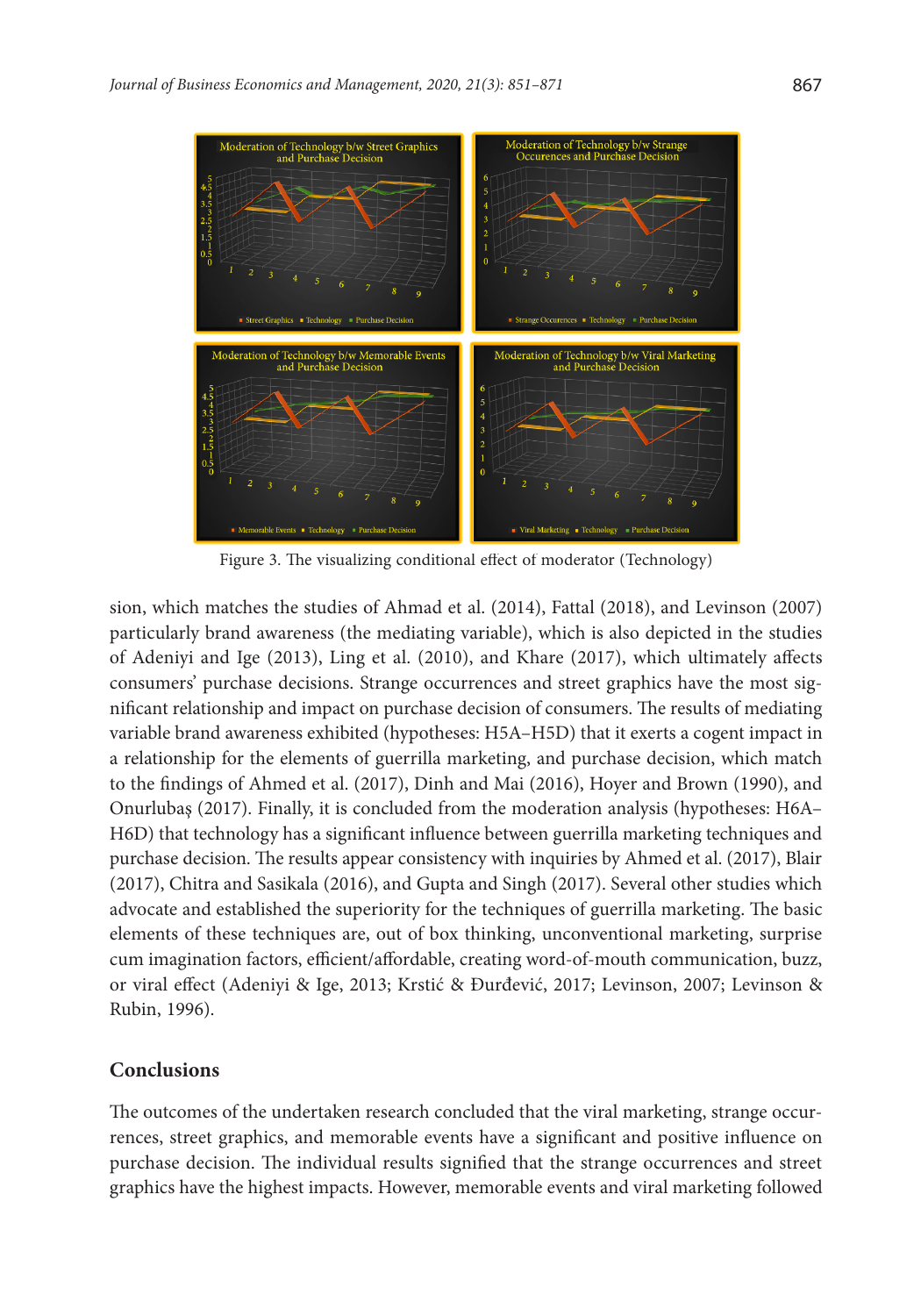with the impacts on the purchase decision. These techniques are getting popular domestically and offer magnificent opportunities for marketers. Large companies spend millions of rupees or dollars on advertising and other promotional vehicles, whereas smaller entities cannot afford it. Hence, they look for some suitable alternatives such as, guerrilla marketing techniques, which offer low budget and unconventional marketing tools with elements of creativity, imagination, and surprise in its techniques. Start-ups, micro, small and medium-size to even large-scale companies including intercontinental companies apply guerrilla marketing techniques, as they advertise their brands and develop public relations through Facebook pages, posts, blogs, and mobile messages to consumers. Even non-government organizations (NGOs) and government organizations also use social media to reach to masses. The outcomes of this research further concluded that brand awareness is a vital mediating factor in a relationship of guerrilla marketing activities such as viral marketing, strange occurrences, street graphics, and memorable events, and purchase decision of consumers. Finally, the technology is a significant moderator between guerrilla marketing activities and purchase decision of consumers while they make any buying decision for any product and services. Marketing managers and owners of start-ups, micro, small, and medium-size businesses can make decisions on the basis of findings of this probe. The guerrilla marketing strategists have to entertain on priority basis its crucial elements including clarity of the message, surprise, novelty and creativity, and relevance in its messages.

Several researchers were agreed upon that there is no comprehensive and fixed model to evaluate the guerrilla marketing strategies (Hutter & Hoffmann, 2011; Moor et al., 2010). Thus, the prime objective of the undertaken study was to provide the comprehensive model with solid base of variables for the evaluation of guerrilla marketing activities. Thus, the undertaken study will be a significant contribution in the existing literature pertaining to the usage and effectiveness of guerrilla marketing strategies in different sectors. The results of the undertaken study are more conclusive for the marketing practitioners, advertisers, and decision makers of different sectors of the economy. This study will be a basic guideline for their guerrilla marketing strategies, and advocates them how to formulate their strategies in a low budget in order to gain maximum advantages by using different components of guerrilla market. This study is more helpful to the SMEs where advertising budget is always remained a main constraint. They can also incorporate telecommunication and information technology while making guerrilla marketing strategies for maximum reach, instant feedback, and optimal output.

The undertaken study has several limitations such as it consists on the data, which were taken from Pakistani consumers, thus, the results cannot be generalizable to the other parts of the world. However, the studies from the South Asian countries perspective were considered, but in future the several countries will be selected to carry out the study. Researchers have incorporated only one mediating and one moderating variables, thus, future studies can take more variables for better results. The SEM-based modelling approach was applied that lacks the cause and effect analysis, thus, future studies can incorporate more robust models to examine the cause and effect amongst the variables.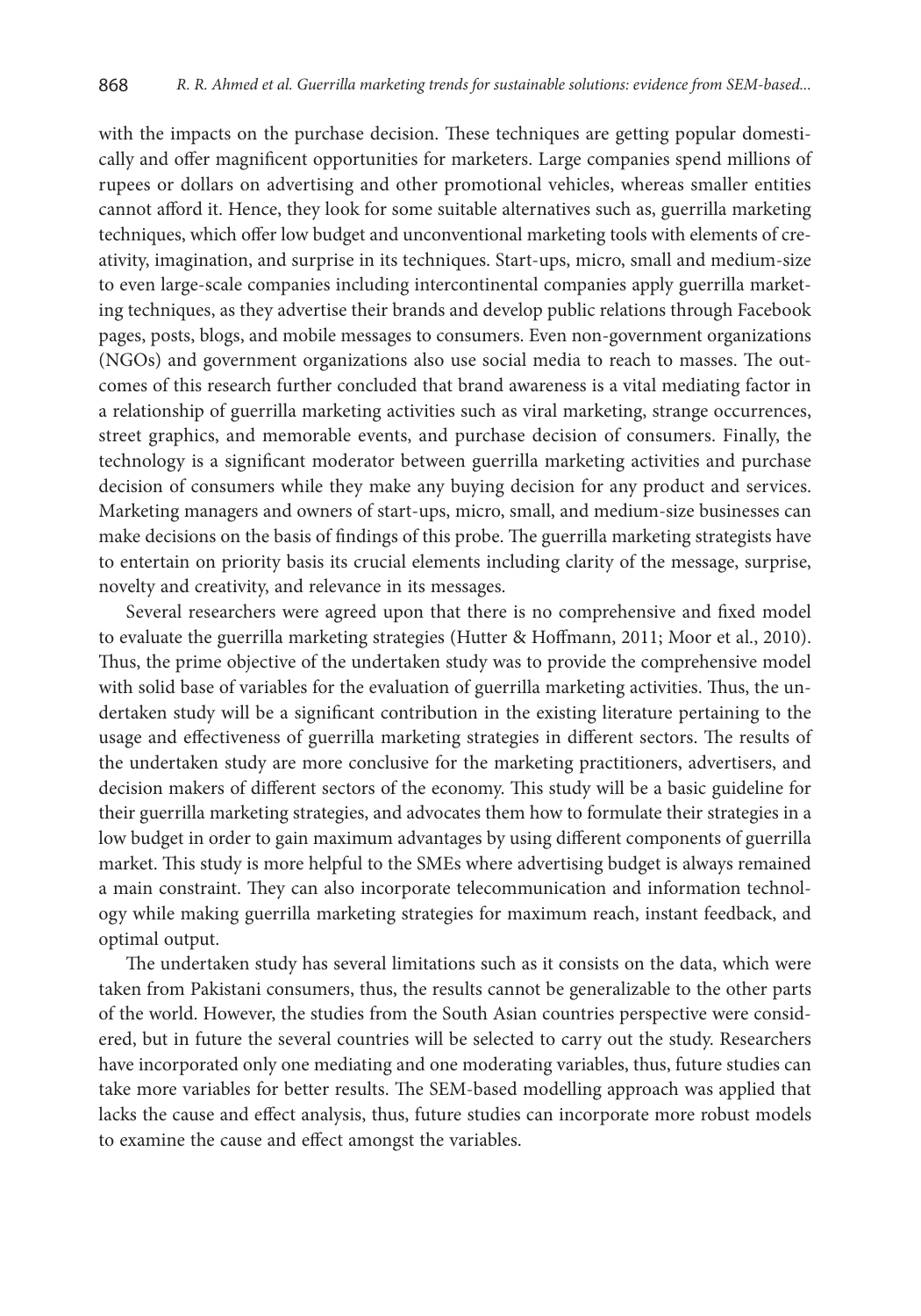#### **Disclosure statement**

Authors do not mention any impeding personal, financial or professional conflict of interest.

## **References**

- Aaker, D. A. (1996). Measuring brand equity across products and markets. *California Management Review, 38*(3), 102–120. <https://doi.org/10.2307/41165845>
- Adeniyi, A., & Ige, F. L. (2013). Guerrilla marketing: a sustainable tool for entrepreneurs and marketing practitioners. *Journal of Science and Science Education, 4*(1), 44–54.
- Ahmad, N., Ahmed, R. R., Jahangir, M., Moghani, G., Shamim, H., & Baig, R. (2014). Impacts of Guerrilla advertising on consumer buying behaviour. *Information and Knowledge Management, 4*(8), 45–52.
- Ahmed, R. R., Vveinhardt, J., & Štreimikienė, D. (2017). Interactive digital media and impact of customer attitude and technology on brand awareness: evidence from the South Asian Countries. *Journal of Business Economics and Management, 18*(6), 1115–1134. <https://doi.org/10.3846/16111699.2017.1400460>
- Alena, K. (2012). *Guerilla marketing new concept in practice sport master case* (Bachelor Thesis). Mikkeli University of Applied Sciences.
- Armstrong, G., & Kotler, P. (2005). *Marketing: an introduction* (7th ed.). Prentice Hall.
- Baltes, G., & Leibing, I. (2008). Guerrilla marketing for information services? *New Library World, 109*(1/2), 46–55. <https://doi.org/10.1108/03074800810845994>
- Blair, M. K. (2017). *Using digital and social media platforms for social marketing*. Oxford University Press. <https://doi.org/10.1093/med/9780198717690.003.0012>
- Byrne, B. M. (2013). *Structural equation modeling with AMOS: Basic concepts, applications, and programming*. Routledge. <https://doi.org/10.4324/9781410600219>
- Carter, S. M. (2003). Going below the line: Creating transportable brand for Australia's dark market. *Tobacco Control, 12*(3), 87–94. [https://doi.org/10.1136/tc.12.suppl\\_3.iii87](https://doi.org/10.1136/tc.12.suppl_3.iii87)
- Chitra, K., & Sasikala, K. (2016). Social media marketing strategies for enhancing brand awareness: a study with reference to select start-ups. *Asian Journal of Research in Social Sciences and Humanities, 6*(9), 1081–1095. <https://doi.org/10.5958/2249-7315.2016.00856.X>
- Dinh, T. D., & Mai, K. N. (2016). Guerrilla marketing's effect on Gen Y's word-of-mouth intention a mediation of credibility. *Asia Pacific Journal of Marketing and Logistics, 28*(1), 4–22. <https://doi.org/10.1108/APJML-06-2015-0102>
- Edge, C. (2018). Engage in free and Guerrilla marketing. In *Build, run, and sell your apple consulting practice* (pp. 199–227). Charles Edge. [https://doi.org/10.1007/978-1-4842-3835-6\\_7](https://doi.org/10.1007/978-1-4842-3835-6_7)
- Emory, C. W., & Cooper, D. R. (1991). *Business research methods* (4th ed.). Irvin.
- Fattal, A. L. (2018). *Guerrilla marketing: counterinsurgency and capitalism in Columbia*. University of Chicago Press. <https://doi.org/10.7208/chicago/9780226590783.001.0001>
- Filipovic, J. (2015). Brand awareness and buying intention in the online environment. *Marketing, 46*(4), 277–284. <https://doi.org/10.5937/markt1504277F>
- Fornell, C., & Larcker, D. F. (1981). Evaluating structural equation models with unobservable variables and measurement error. *Journal of Marketing Research, 18*(1), 39–50.<https://doi.org/10.2307/3151312>
- Gupta, H., & Singh, S. (2017). Sustainable practices through green guerrilla marketing an innovative approach. *Journal on Innovation and Sustainability, 8*(2), 61–78. <https://doi.org/10.24212/2179-3565.2017v8i2p61-78>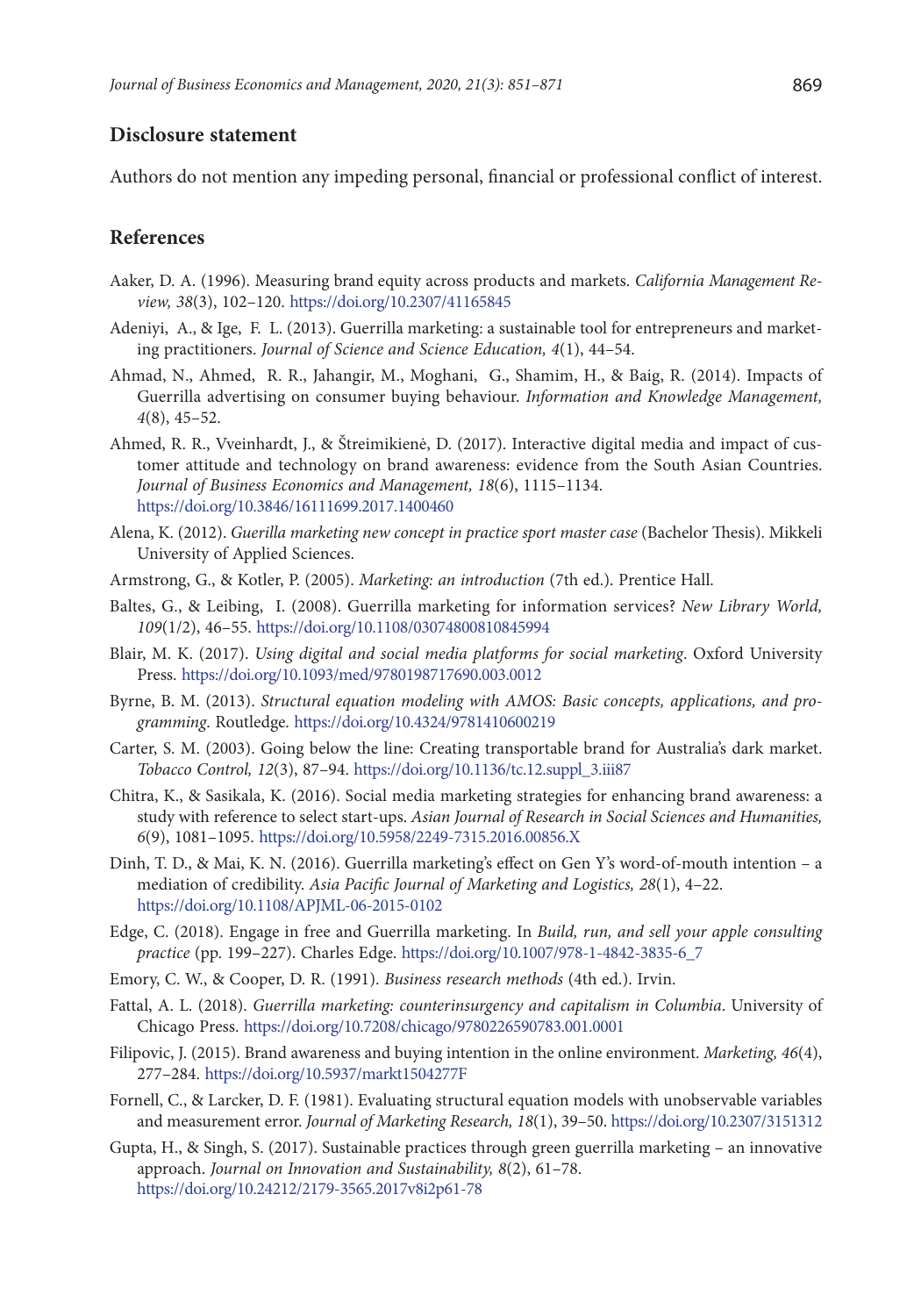- Hair, J. F., Black, W. C., Babin, B. J., & Anderson, R. E. (2010). *Multivariate data analysis* (7th ed.). Prentice Hall.
- Hilton, K. (2015). The science of sensory marketing, *Harvard Business Review, 93*(3), 28–31.
- Hoyer, W. D., & Brown, S. P. (1990). Effects of brand awareness on choice for a common, repeatpurchase product. *Journal of Consumer Research, 17*(2), 141–148. <https://doi.org/10.1086/208544>
- Huang, J. H., Lee, B. C. Y., & Ho, S. H. (2004). Consumer attitude toward grey market goods. *International Marketing Review, 21*(6), 598–614. <https://doi.org/10.1108/02651330410568033>
- Hutter, K., & Hoffmann, S. (2011). Guerrilla marketing: The nature of the concept and propositions for further research. *Asian Journal of Marketing, 5*(2), 39–54. <https://doi.org/10.3923/ajm.2011.39.54>
- Iqbal, S., & Lohdi, S. (2015). The impacts of Guerrilla marketing on consumer's buying behaviour: a case of beverage industry of Karachi. *Arabian Journal of Business and Management Review, 6*(2),  $1 - 7$ .
- Kadyan, A., & Aswal, C. (2014). New buzz in marketing: go viral. *International Journal of Innovative Research* & *Development, 3*(1), 294–297.
- Kaiser, H. F. (1974). An index of factorial simplicity. *Psychometrika, 39*(1), 31–36. <https://doi.org/10.1007/BF02291575>
- Keller, K. L., & Kotler, P. (2016). *Marketing management* (15th global ed.). Pearson Education Ltd.
- Keller, K. L., Parameswaran, M. G., & Jacob, I. (2011). *Strategic brand management: Building, measuring, and managing brand equity* (3rd ed*.*)*.* Pearson Education Ltd.
- Khare, A. K. (2017). Guerrilla marketing innovative and futuristic approach towards marketing. *International Journal of Advanced Engineering, Management and Science, 3*(5), 421–426. <https://doi.org/10.24001/ijaems.3.5.3>
- Kline, R. B. (2016). *Methodology in the social sciences: Principles and practice of structural equation modeling* (4th ed.). Guilford Press.
- Kotler, P. (2004). *Marketing management* (11th ed.). Prentice Hall.
- Kotler, P., Jain, D. C., & Maesincee, S. (2001). *Marketing moves: a new approach to profits, growth, and renewal* (1st ed.). Harvard Business Review Press.
- Krautsack, D. (2008). Ambient media-how the world is changing. *Admap Magazine, 488*, 24–26.
- Krstić, A., & Đurđević, B. (2017). Social media marketing. *Marketing, 48*(4), 254–260. <https://doi.org/10.5937/Markt1704254K>
- Levinson, C. J. (1984). *Guerrilla marketing: secrets of making big profit from your small business* (3rd ed.). Houghton Mifflin Company.
- Levinson, J. C. (2007). *Guerrilla marketing: easy and inexpensive strategies for making big profits from your small business* (4th ed.) Houghton Mifflin Company.
- Levinson, J. C., & Rubin, C. (1996). *Guerrilla marketing online weapons: 100 Low-cost, high-impact weapons for online profits and prosperity* (1st ed.). Houghton Mifflin Company.
- Ling, K. C., Piew, T. H., & Chai, L. T. (2010). The determinants of consumers' attitude towards advertising. *Canadian Social Science, 6*(4), 114–126.
- Moor, C. M., Doherty, A. M., & Doyle, S. A. (2010). Flagship stores as a market entry method: The perspective of luxury fashion retailing. *European Journal of Marketing, 44*, 139–161. <https://doi.org/10.1108/03090561011008646>
- Moor, E. (2003). Branded spaces: the scope of new marketing. *Journal of Consumer Culture, 3*, 39–60. <https://doi.org/10.1177/1469540503003001929>
- Onurlubaş, E. (2017). A research on the determination of consumer perceptions related to guerrilla marketing methods: sample of izmir province. *EMAJ: Emerging Markets Journal, 7*(1), 31–40. <https://doi.org/10.5195/EMAJ.2017.124>